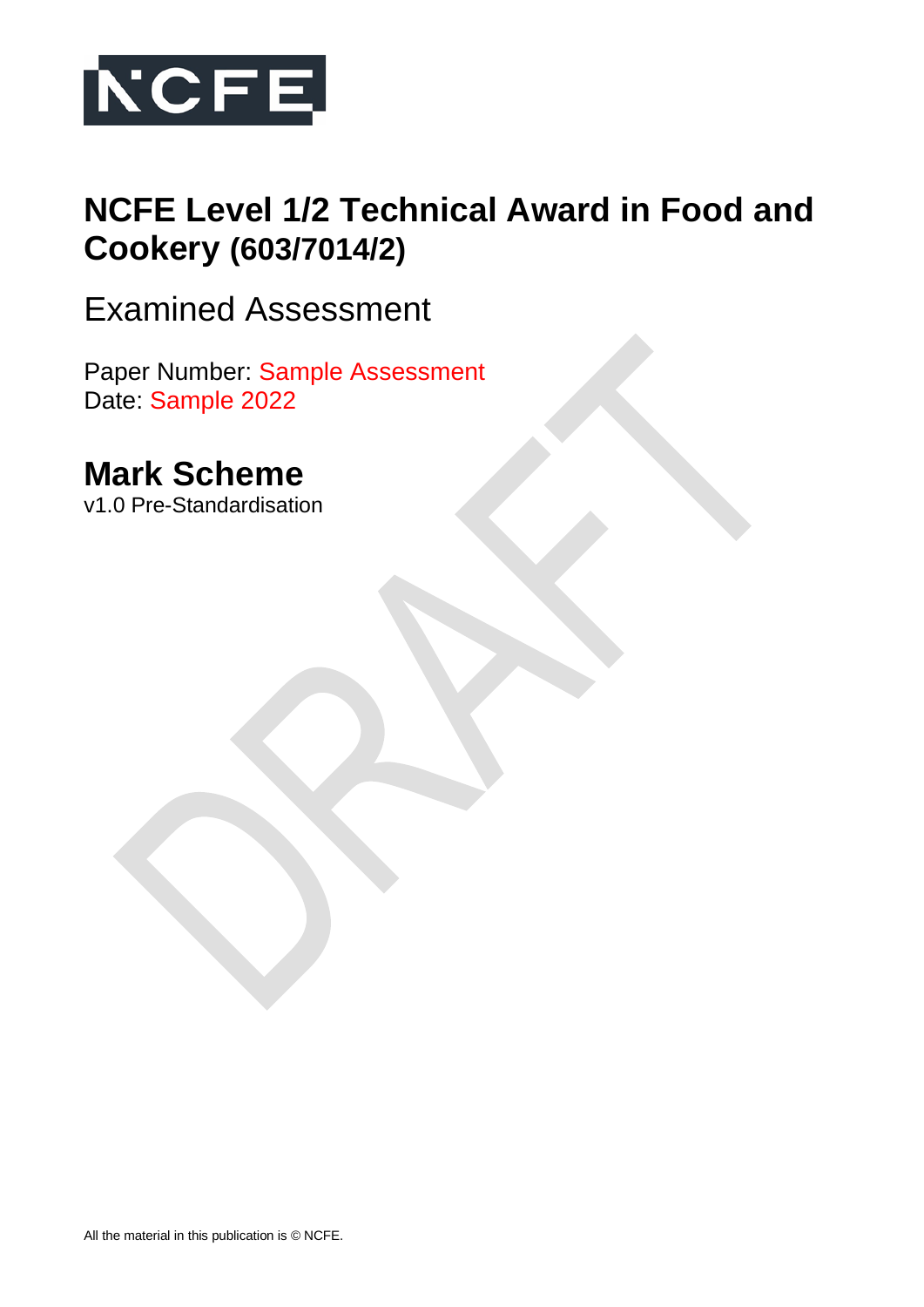This mark scheme has been written by the assessment writer and refined, alongside the relevant questions, by a panel of subject experts through the external assessment writing process and at standardisation meetings.

The purpose of this mark scheme is to give you:

- examples and criteria of the types of response expected from a learner
- information on how individual marks are to be awarded
- the allocated assessment objective(s) and total mark for each question.

## **Marking guidelines**

### General guidelines

You must apply the following marking guidelines to all marking undertaken throughout the marking period. This is to ensure fairness to all learners, who must receive the same treatment. You must mark the first learner in exactly the same way as you mark the last.

- The mark scheme must be referred to throughout the marking period and applied consistently, do not change your approach to marking once you have been standardised.
- Reward learners positively giving credit for what they have shown, rather than what they might have omitted.
- Utilise the whole mark range and always award full marks when the response merits them.
- Be prepared to award zero marks if the learner's response has no creditworthy material.
- Do not credit irrelevant material that does not answer the question, no matter how impressive the response might be.
- The marks awarded for each response should be clearly and legibly recorded in the grid on the front of the question paper.
- If you are in any doubt about the application of the mark scheme, you must consult with your team leader or the chief examiner.

Guidelines for using extended response marking grids

Extended response marking grids have been designed to award a learner's response holistically and should follow a best-fit approach. The grids are broken down into levels, with each level having an associated descriptor indicating the performance at that level. You should determine the level before determining the mark.

When determining a level, you should use a bottom up approach. If the response meets all the descriptors in the lowest level, you should move to the next one, and so on, until the response matches the level descriptor. Remember to look at the overall quality of the response and reward learners positively, rather than focussing on small omissions. If the response covers aspects at different levels, you should use a best-fit approach at this stage and use the available marks within the level to credit the response appropriately.

When determining a mark, your decision should be based on the quality of the response in relation to the descriptors. You must also consider the relative weightings of the assessment objectives, so as not to over/under credit a response. Standardisation materials, marked by the chief examiner, will help you with determining a mark. You will be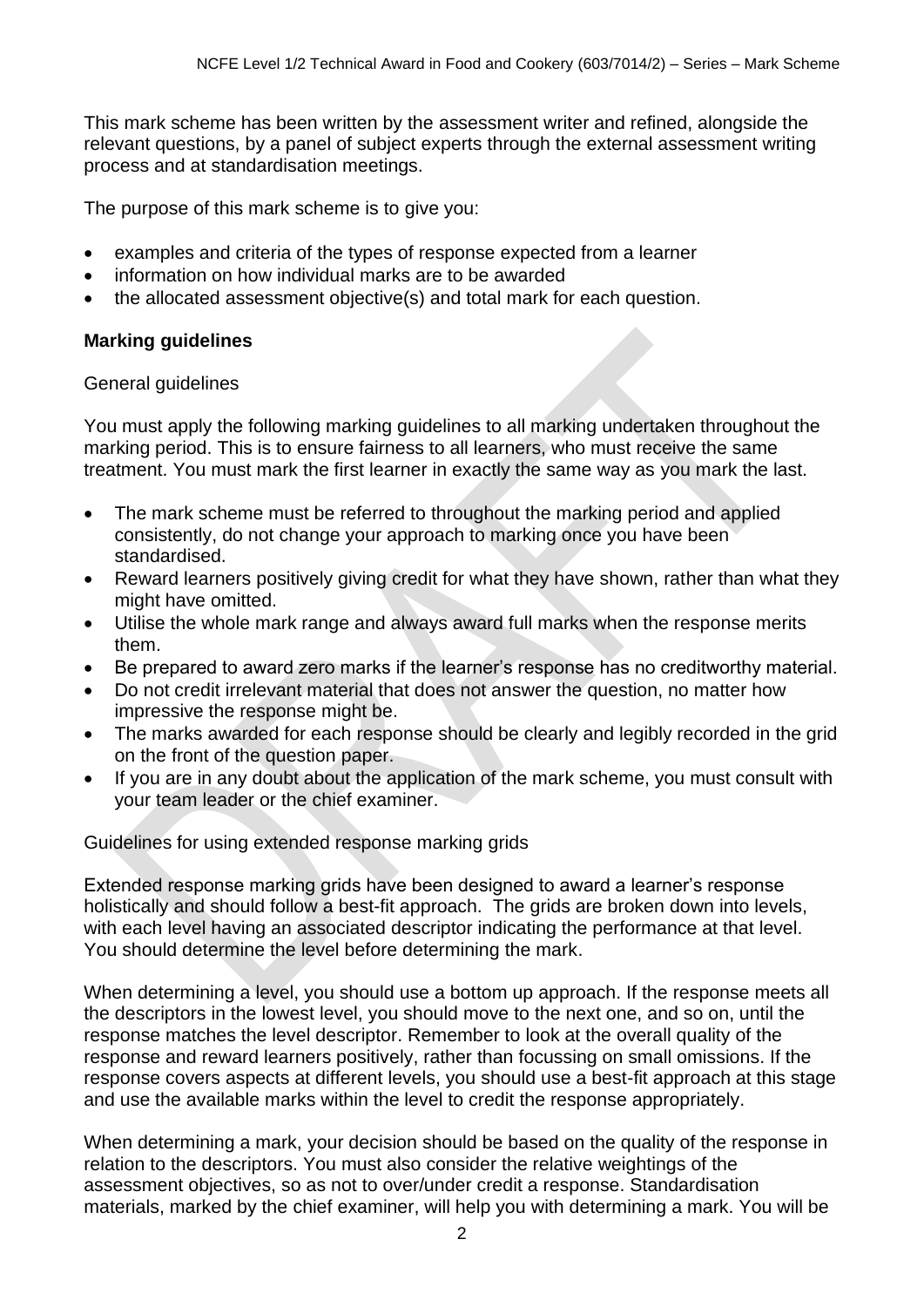able to use exemplar learner responses to compare to live responses, to decide if it is the same, better or worse.

You are reminded that the indicative content provided under the marking grid is there as a guide, and therefore you must credit any other suitable responses a learner may produce. It is not a requirement either, that learners must cover all of the indicative content to be awarded full marks.

## **Assessment objectives**

This unit requires learners to:

|                 | Recall knowledge and show understanding.                                   |
|-----------------|----------------------------------------------------------------------------|
| <b>AO1</b>      | The emphasis here is for learners to recall and communicate the            |
|                 | fundamental elements of knowledge and understanding.                       |
|                 | Apply knowledge and understanding.                                         |
| <b>AO2</b>      | The emphasis here is for learners to apply their knowledge and             |
|                 | understanding to real-world contexts and novel situations.                 |
|                 | Analyse and evaluate knowledge and understanding.                          |
| AO <sub>3</sub> | The emphasis here is for learners to develop analytical thinking skills to |
|                 | make reasoned judgements and reach conclusions.                            |

The weightings of each assessment objective can be found in the Qualification Specification.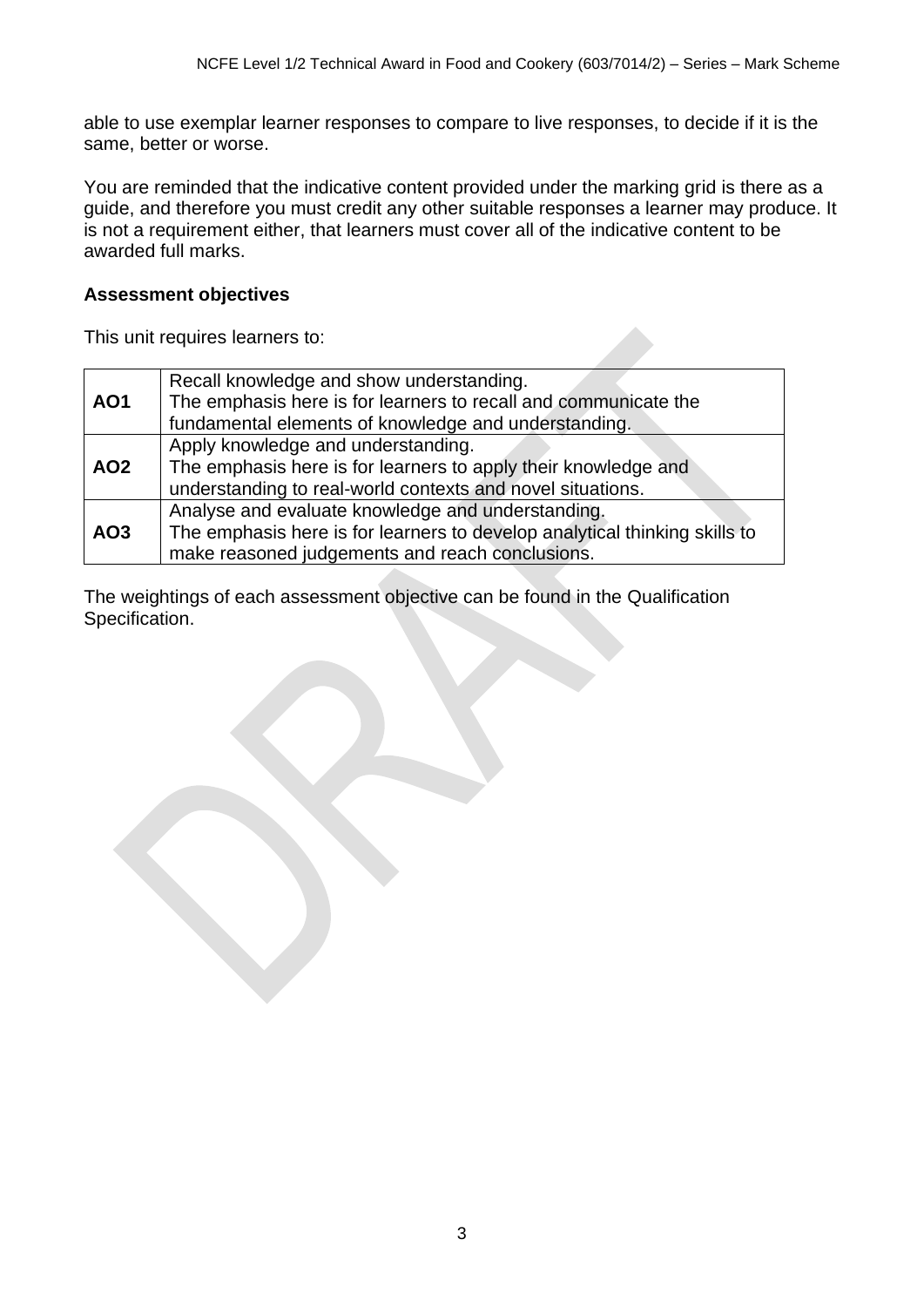| Qu | <b>Mark scheme</b> | Total |
|----|--------------------|-------|
|    |                    | marks |

# **Section A Total for this section: 16 marks**

| Which one of the following is the correct colour coded<br>chopping board to use when preparing root vegetables? |         |
|-----------------------------------------------------------------------------------------------------------------|---------|
| <b>Answer: D (Brown)</b>                                                                                        | $AO1=1$ |

|  | Which one of the following is a health and safety consideration<br>when transporting food? | $AO1=1$ |
|--|--------------------------------------------------------------------------------------------|---------|
|  | <b>Answer: C</b> (Monitoring temperature margins)                                          |         |

| Which one of the following must commercial kitchens provide |         |
|-------------------------------------------------------------|---------|
| by law?                                                     | $AO1=1$ |
| <b>Answer: B</b> (Appropriate and sufficient ventilation)   |         |

| Identify one critical control point of the HACCP system.                                                             |         |
|----------------------------------------------------------------------------------------------------------------------|---------|
| Award one mark for any of the following points up to a maximum of<br>one mark.                                       | $AO1=1$ |
| AO1: Recall knowledge and show understanding:                                                                        |         |
| food purchasing (1)<br>delivery and receipt of goods (1)<br>food storage (1)<br>food preparation (1)<br>service (1). |         |

| 5 (a) | The local supermarket has received complaints about the<br>quality and range of its fresh produce. They often find<br>themselves throwing away a large amount of the produce | 3<br>$AO1=3$ |
|-------|------------------------------------------------------------------------------------------------------------------------------------------------------------------------------|--------------|
|       | because it has not been sold. The manager has decided to<br>expand the freezer space and is considering stocking more<br>processed foods.                                    |              |
|       | State three reasons why food is processed.                                                                                                                                   |              |
|       | Award one mark for each reason provided, up to a maximum of<br>three marks.                                                                                                  |              |
|       |                                                                                                                                                                              |              |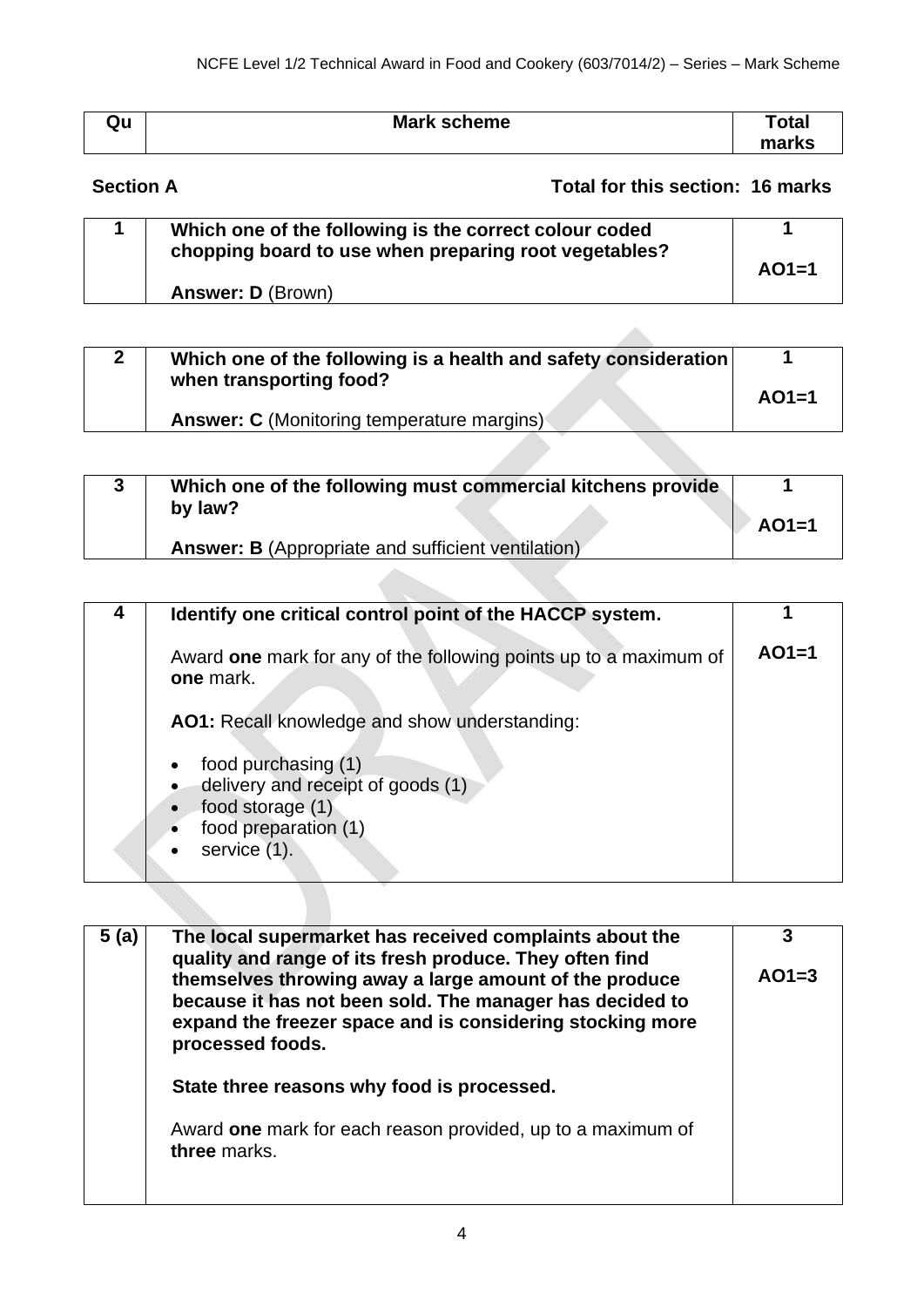| $\bullet$ | convenience for the customer (1)       |
|-----------|----------------------------------------|
| $\bullet$ | safety (1)                             |
| $\bullet$ | prolong the life of food (1)           |
| $\bullet$ | alter the appearance (1) or taste (1). |

| 5 (b) | In relation to the scenario, explain three advantages to the<br>manager of stocking more processed foods.                                                                                                                                                                                                                                                                                                                                                                | 3       |
|-------|--------------------------------------------------------------------------------------------------------------------------------------------------------------------------------------------------------------------------------------------------------------------------------------------------------------------------------------------------------------------------------------------------------------------------------------------------------------------------|---------|
|       | Award one mark for each advantage provided, up to a maximum of<br>three marks.                                                                                                                                                                                                                                                                                                                                                                                           | $AO2=3$ |
|       | AO2: Apply knowledge and understanding:                                                                                                                                                                                                                                                                                                                                                                                                                                  |         |
|       | availability – the manager will be able to stock a range of<br>produce all year round including non-seasonal (1)<br>the manager will be able to stock produce not available in the<br>UK which may attract new customers to the store (1)<br>the manager will be able to store the produce more conveniently<br>than fresh produce (1)<br>• the manager may be able to increase his profit as processed<br>food can be cheaper (1), especially if bought in bulk (1) and |         |
|       | have a longer shelf life (1).<br>Accept any other suitable response.                                                                                                                                                                                                                                                                                                                                                                                                     |         |

| 6(a) | When opening the school training kitchen after the summer<br>holidays, the teacher notices small black droppings, chewed<br>packaging, rat poison which has been knocked over, smears | 3<br>$AO2=3$ |
|------|---------------------------------------------------------------------------------------------------------------------------------------------------------------------------------------|--------------|
|      | and greasy marks on equipment, and on the floor in the food<br>storage area.                                                                                                          |              |
|      | In relation to the scenario, explain three types of contamination<br>that will be present in the school training kitchen.                                                             |              |
|      | Award one mark for each type of contamination discussed in<br>relation to the scenario provided, up to a maximum of three marks.                                                      |              |
|      | AO2: Apply knowledge and understanding:                                                                                                                                               |              |
|      | physical – droppings $(1)$<br>$\bullet$                                                                                                                                               |              |
|      | biological – content of the damaged packages (1)<br>$\bullet$                                                                                                                         |              |
|      | chemical – spilled rat poison which may be on floor and in<br>$\bullet$<br>packaging (1).                                                                                             |              |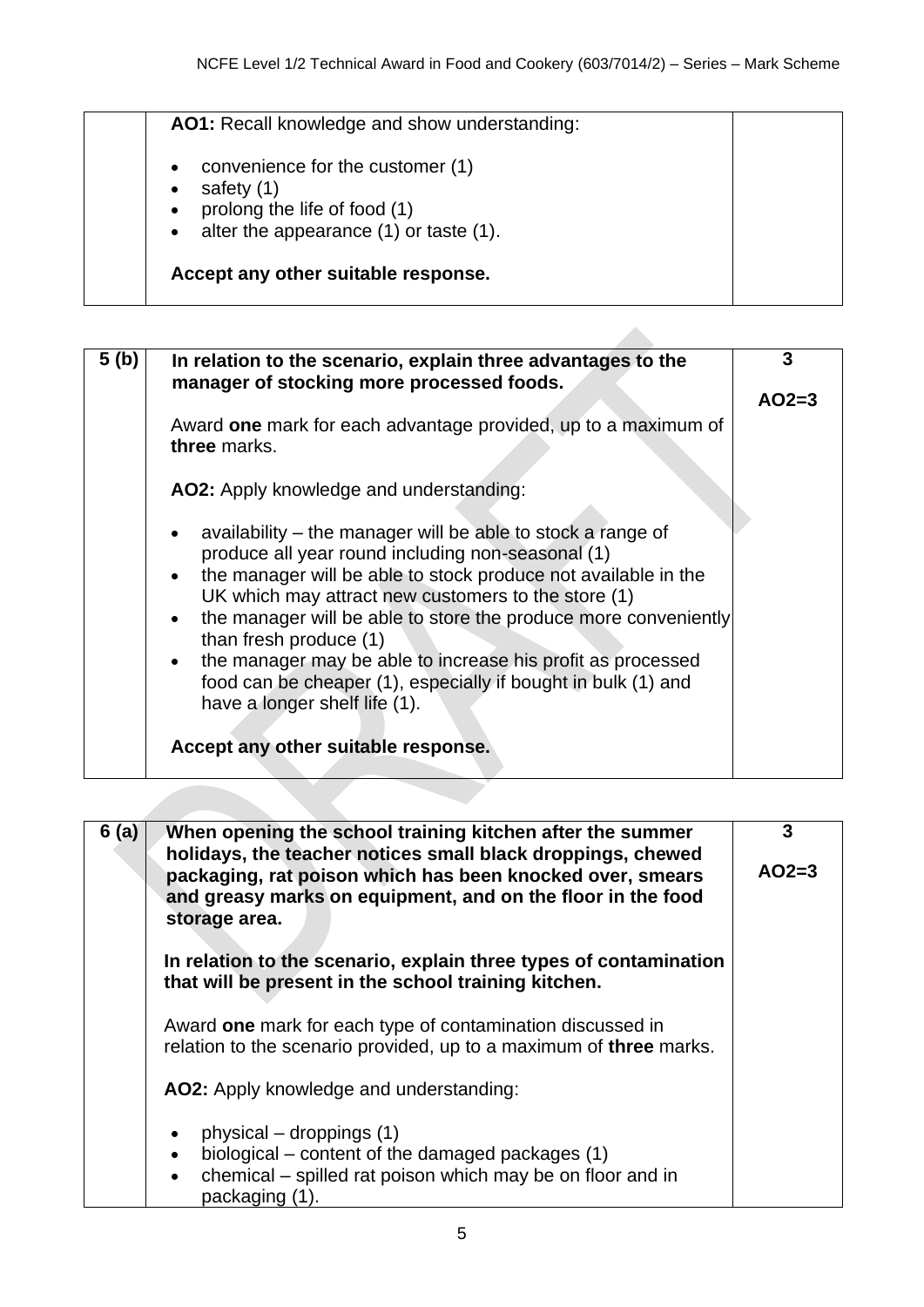|      | Accept any other suitable response.                                                                                                                                                                                                                                                                                                                                                                                                                                                                                                                                                                                                                                                                                                                                                                                                                                                                                                                                                                                                   |                         |
|------|---------------------------------------------------------------------------------------------------------------------------------------------------------------------------------------------------------------------------------------------------------------------------------------------------------------------------------------------------------------------------------------------------------------------------------------------------------------------------------------------------------------------------------------------------------------------------------------------------------------------------------------------------------------------------------------------------------------------------------------------------------------------------------------------------------------------------------------------------------------------------------------------------------------------------------------------------------------------------------------------------------------------------------------|-------------------------|
| 6(b) | In relation to the scenario, evaluate the potential hazards and<br>risks to the cooking environment of not taking immediate<br>action.                                                                                                                                                                                                                                                                                                                                                                                                                                                                                                                                                                                                                                                                                                                                                                                                                                                                                                | $\mathbf{3}$<br>$AO3=3$ |
|      | Award one mark for each evaluation of potential hazards and risks<br>provided, up to a maximum of three marks.                                                                                                                                                                                                                                                                                                                                                                                                                                                                                                                                                                                                                                                                                                                                                                                                                                                                                                                        |                         |
|      | AO3: Analyse and evaluate knowledge and understanding:<br>(physical – droppings) contamination is a hazard present<br>because of the droppings on the floor and may potentially also<br>be in the packages (1). The risk is that if the packages are not<br>thrown away immediately the food is contaminated with<br>droppings and the content should not be consumed (1)<br>(biological – content of the damaged packages) is a hazard<br>present because the packaging has been chewed and will have<br>been contaminated by the pest and its droppings and there will<br>be food poisoning organisms present (1). The risk is that if<br>consumed, food poisoning may occur (1)<br>(chemical – spilled rat poison which may be on floor) and in<br>$\bullet$<br>packaging is a hazard because rat poison has been spilled and<br>may be on the floor or in the packaging. The risk is that if the<br>content is consumed, poisoning may occur (1)<br>(physical/biological/chemical) the floor and equipment should be<br>$\bullet$ |                         |
|      | deep cleaned, and full PPE should be worn to protect from<br>contamination (1)<br>(physical/biological/chemical) slips trips and falls are a hazard<br>because of the grease and droppings on the floor. The risk is<br>that unless cleaned immediately and very thoroughly, accidents<br>could happen (1).                                                                                                                                                                                                                                                                                                                                                                                                                                                                                                                                                                                                                                                                                                                           |                         |
|      | Accept any other suitable response.                                                                                                                                                                                                                                                                                                                                                                                                                                                                                                                                                                                                                                                                                                                                                                                                                                                                                                                                                                                                   |                         |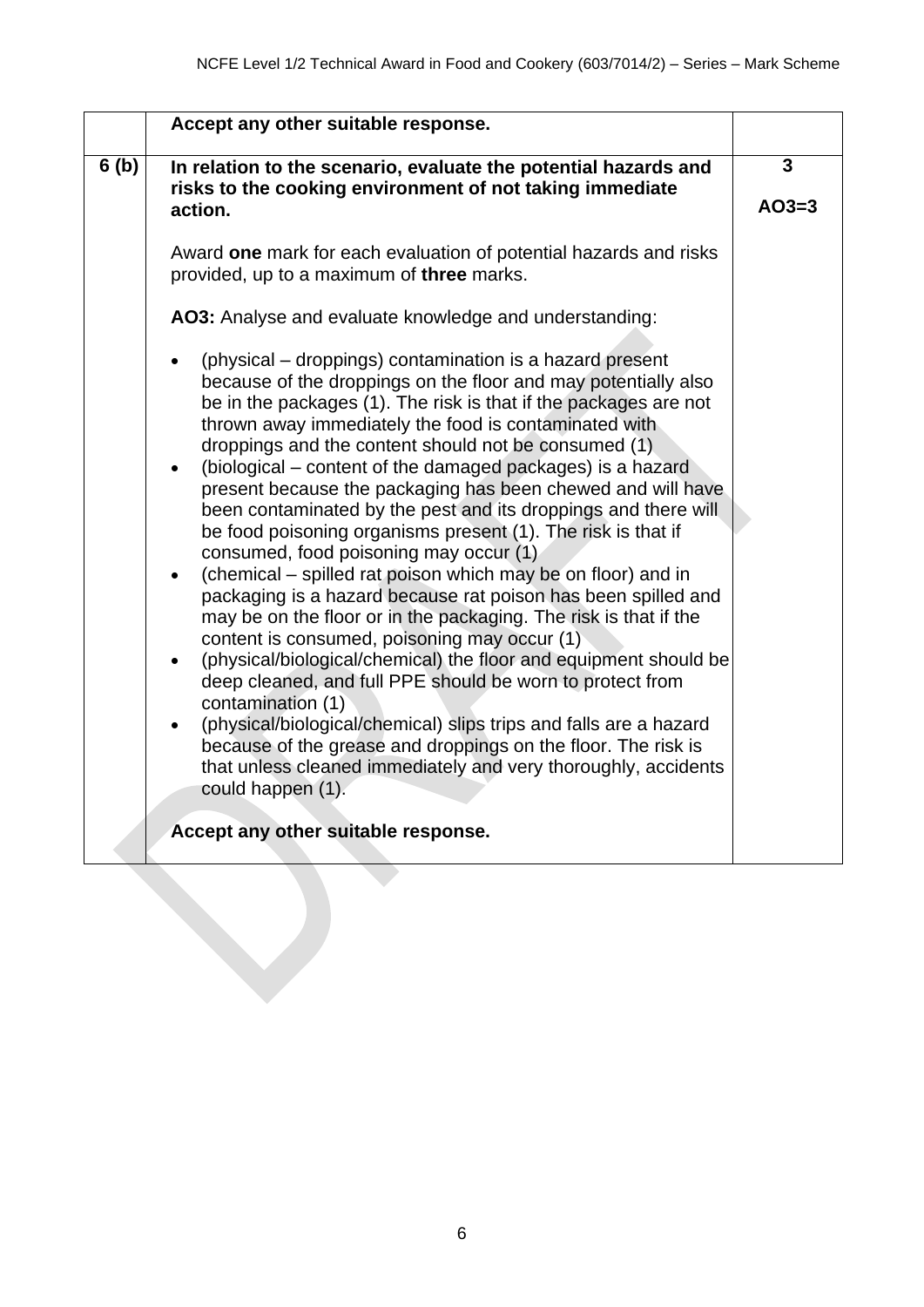# **Section B Total for this section: 20 marks**

| Which one of the following describes when fats or oils coat<br>flour and prevent gluten forming? | $AO1=1$ |
|--------------------------------------------------------------------------------------------------|---------|
| <b>Answer: D (Shortening)</b>                                                                    |         |

| 8 | John has been asked to amend a dish, paying particular<br>attention to environmental factors. |         |
|---|-----------------------------------------------------------------------------------------------|---------|
|   |                                                                                               | $AO1=1$ |
|   | Which one of the following factors should John consider when<br>evaluating the amended dish?  |         |
|   | <b>Answer: B</b> (Food miles used)                                                            |         |
|   |                                                                                               |         |

| 9 | As part of a company's end of year celebrations, a special<br>lunch is planned.                                                                   | $AO2=1$ |
|---|---------------------------------------------------------------------------------------------------------------------------------------------------|---------|
|   | The company has 50 staff members and a budget of £1000.<br>They would like a menu creating that uses organic produce<br>and is highly nutritious. |         |
|   | Which one of the following considerations would you need to<br>investigate further to plan an effective menu?                                     |         |
|   | <b>Answer: D</b> (The food-related health conditions of the staff)                                                                                |         |
|   |                                                                                                                                                   |         |

| 10 | State one practical preparation skill that may be used when<br>cooking a recipe.       |         |
|----|----------------------------------------------------------------------------------------|---------|
|    |                                                                                        | $AO1=1$ |
|    | Award one mark for any of the following points, up to a maximum<br>of <b>one</b> mark. |         |
|    | Indicative content:                                                                    |         |
|    | <b>AO1:</b> Recall knowledge and show understanding:                                   |         |
|    | weighing $(1)$                                                                         |         |
|    | measuring (1)<br>$\bullet$                                                             |         |
|    | peeling (1)                                                                            |         |
|    | knife skills (1)<br>$\bullet$                                                          |         |
|    | greasing (of tins) (1)                                                                 |         |
|    | lining (of tins) $(1)$ .                                                               |         |
|    | Accept any other suitable response.                                                    |         |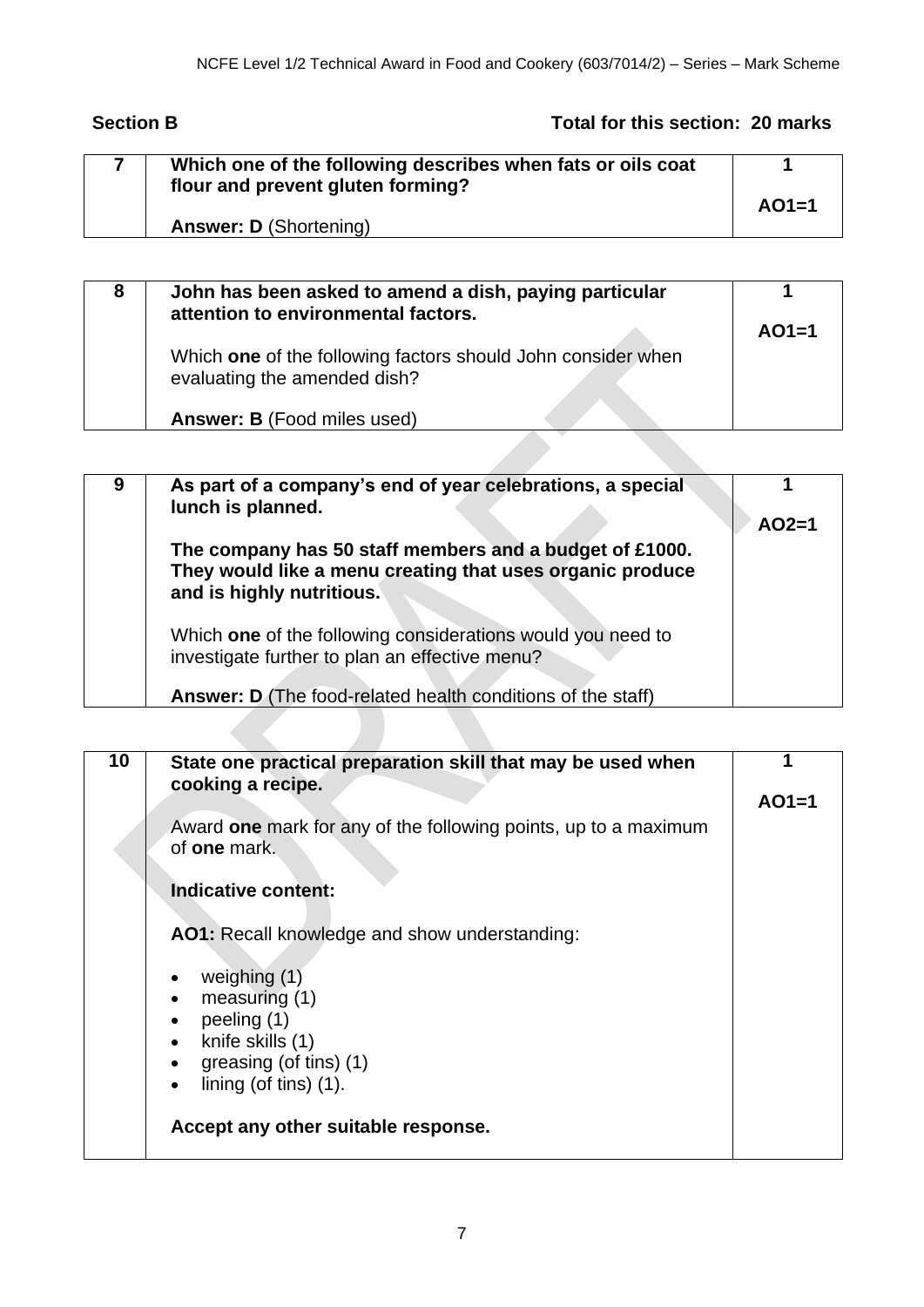Â

| 11 | A chef is making a shepherd's pie. They will add a cheese<br>topping and grill for 5 minutes.                                                                                                                                                                    |         |
|----|------------------------------------------------------------------------------------------------------------------------------------------------------------------------------------------------------------------------------------------------------------------|---------|
|    |                                                                                                                                                                                                                                                                  | $AO2=2$ |
|    | Explain two functions of grilling the shepherd's pie.                                                                                                                                                                                                            |         |
|    | Award one mark for each of the following points, up to a maximum<br>of two marks.                                                                                                                                                                                |         |
|    | <b>AO2:</b> Apply knowledge and understanding:                                                                                                                                                                                                                   |         |
|    | grilling will add texture by turning the cheese crispy (1)<br>$\bullet$<br>grilling will enhance the visual presentation by adding a golden<br>$\bullet$<br>colour to the cheese (1)<br>grilling will enhance the aroma as it cooks the cheese (1).<br>$\bullet$ |         |
|    | Accept any other suitable response.                                                                                                                                                                                                                              |         |

| $\overline{12}$ | <b>Easy Fish Pie</b>                                                                                                                                                                                                                                                                                                                                                                                                                                                                                                                                                                                                                                                                | 4                  |
|-----------------|-------------------------------------------------------------------------------------------------------------------------------------------------------------------------------------------------------------------------------------------------------------------------------------------------------------------------------------------------------------------------------------------------------------------------------------------------------------------------------------------------------------------------------------------------------------------------------------------------------------------------------------------------------------------------------------|--------------------|
|                 | 1 packet of instant mash potato mix<br>25g plain flour<br>4 spring onions, finely sliced<br>1 pack of imported frozen fish pie mix (white fish cod and plaice)<br>weight around 320g-400g depending on pack size<br>1 tsp Dijon or English mustard<br>a good pinch of dried chives<br>a handful of frozen sweetcorn<br>a handful of frozen petits pois<br>a handful of pre-grated cheddar.<br>$\bullet$<br>Mia lives near the coastline and a local farm shop.<br>Mia wants to amend the fish pie recipe detailed above, to take<br>into account factors that affect food choice.<br>State two factors that affect food choice that Mia could consider<br>when amending the recipe. | $AO1=2$<br>$AO2=2$ |
|                 | For each factor, explain the required recipe amendment and how<br>they may affect the fish pie recipe.                                                                                                                                                                                                                                                                                                                                                                                                                                                                                                                                                                              |                    |
|                 | Award one mark for each of the following points, up to a maximum<br>of two marks. Please note that the sub-points provided for each of the<br>three factors (social, environmental and seasonality) should only be<br>rewarded once. For example, a learner who offers both social and<br>locality must only be rewarded one mark as they are examples of the<br>same type of factor.                                                                                                                                                                                                                                                                                               |                    |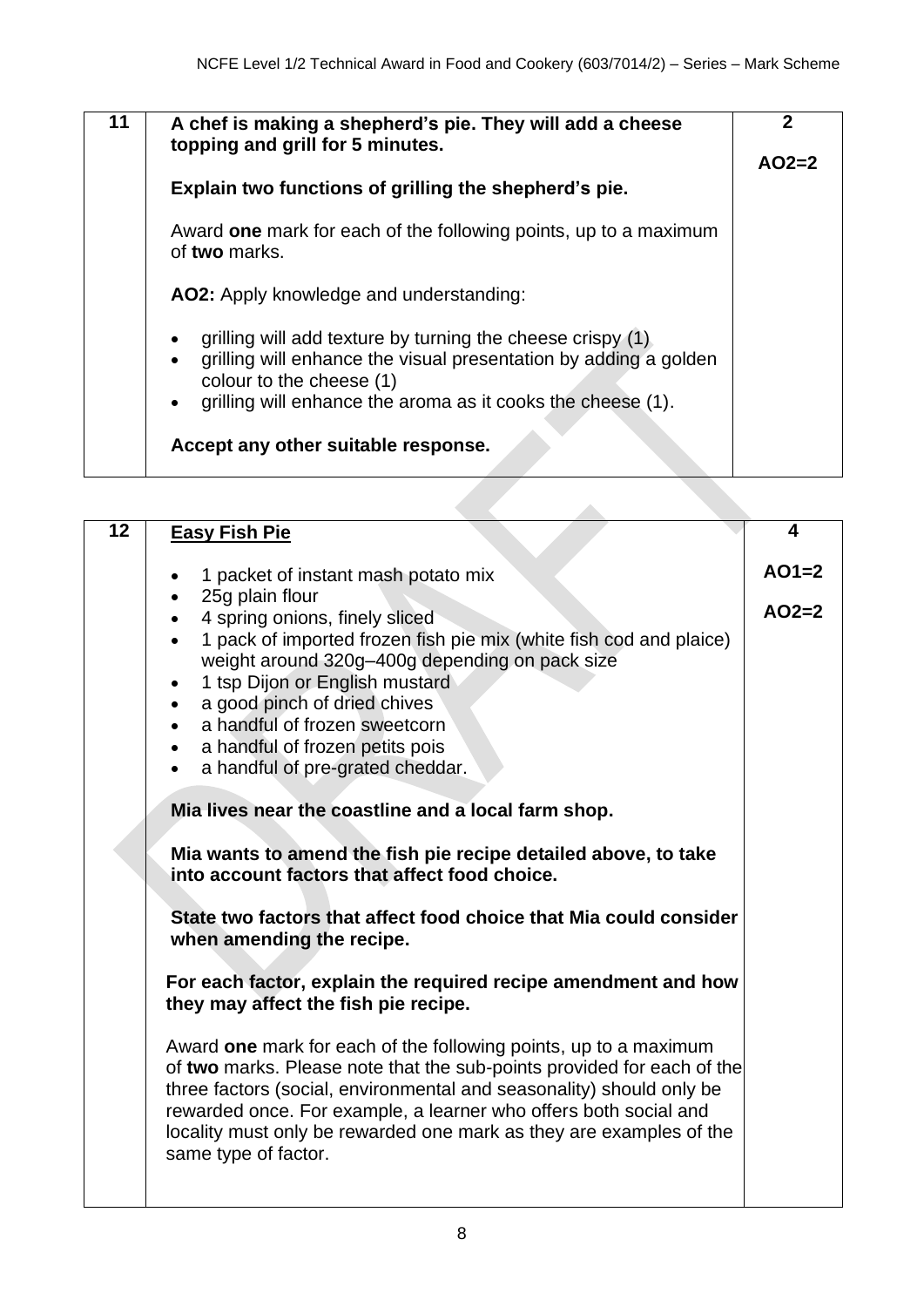**AO1:** Recall knowledge and show understanding:

- social (1):
	- $\circ$  locality (1)
	- o accessibility (1)
	- o economic (1)
	- o personal (1)
- environmental (1):
	- o food miles (1)
	- $\circ$  carbon footprint (1)
	- o weather (1)
	- $\circ$  organic (1)
	- o food waste (1)
- seasonality (1).

Each factor provided must relate to the recipe amend/impact. Award **one** mark for any of the following points, up to a maximum of **two** marks.

**AO2:** Apply knowledge and understanding:

- (social) Mia could substitute the imported fish due to her accessibility/closeness to shops (1)
- (social) Mia's locality enables her to buy fresh ingredients locally which means the fish pie will contain fresh ingredients, which will increase nutritional value and/or flavour to the pie (1)
- (social) Mia may be able to buy fresh fish, fruits and vegetables nearby which may be more economic because of less food miles and carbon footprint, potentially reducing the cost of making the fish pie (1)
- (social) Mia may prefer to shop locally because she prefers to use fresh produce in the fish pie when she can, support local suppliers, and be able to use fresh ingredients with greater flavour and nutritional content (1)
- (environmental) as Mia lives near the coastline, she could buy fresh fish locally to reduce food miles which would improve the flavour of the fish pie (1)
- (environmental) Mia prefers to use local suppliers to reduce carbon footprint, making her fish pie more environmentally friendly
- (environmental) Mia will only buy what she needs as fresh food will deteriorate if not used promptly, reducing waste and cost of the fish pie (1)
- (environmental) as Mia lives near a local farm shop, she could substitute the frozen vegetables for seasonal ones to reduce food miles and increase flavour and/or nutritional content of the fish pie (1)
- (seasonality) as Mia lives near a local farm shop, she could substitute the frozen vegetables for seasonal ones to enhance the flavour of the fish pie (1)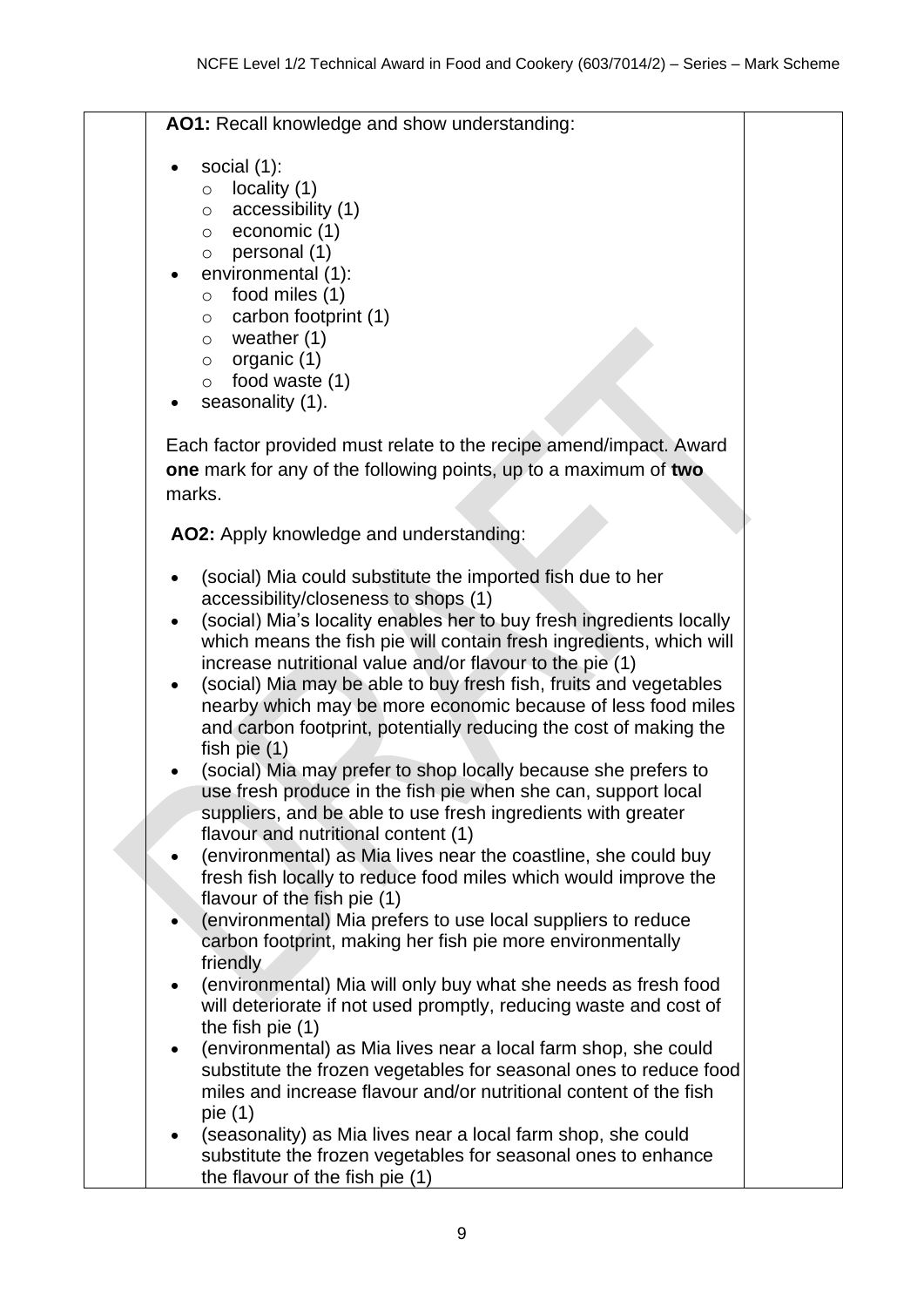| (seasonality) as Mia lives near a local farm shop, she could<br>$\bullet$<br>substitute the frozen vegetables for seasonal ones to enhance<br>the nutritional value and and/or flavour of the fish pie (1) |  |
|------------------------------------------------------------------------------------------------------------------------------------------------------------------------------------------------------------|--|
| Accept any other suitable response.                                                                                                                                                                        |  |

| $\overline{13}$ | Your friend Alisha has been asked to cook for a private party.                                                                                                                                                                                                                                                          | 4       |
|-----------------|-------------------------------------------------------------------------------------------------------------------------------------------------------------------------------------------------------------------------------------------------------------------------------------------------------------------------|---------|
|                 | Alisha has two hours to complete a two-course meal for the<br>guests.                                                                                                                                                                                                                                                   | $AO1=2$ |
|                 |                                                                                                                                                                                                                                                                                                                         | $AO3=2$ |
|                 | She is not familiar with action planning but understands the<br>importance of health and safety.                                                                                                                                                                                                                        |         |
|                 | Identify two features of an action plan that would help Alisha to<br>successfully complete the menu.                                                                                                                                                                                                                    |         |
|                 | For each feature, suggest how it would help Alisha with the<br>planning, preparation and cooking of the dishes on the menu.                                                                                                                                                                                             |         |
|                 | Award one mark for each of the following points, up to a maximum of<br>two marks                                                                                                                                                                                                                                        |         |
|                 | AO1: Recall knowledge and show understanding:                                                                                                                                                                                                                                                                           |         |
|                 | creating a timeline (1)<br>dovetailing (1)<br>$\bullet$<br>sequencing order of preparation and cooking (1)<br>$\bullet$<br>selecting equipment and utensils prior to starting (1)<br>$\bullet$<br>checking fridge space (1)<br>checking oven space (1)<br>$\bullet$<br>checking oven temperature (1).                   |         |
|                 | Note: planning of safe and hygienic practices for the self and the<br>cooking environment is not an acceptable response as it is stated in<br>the scenario that Alisha is aware of this.                                                                                                                                |         |
|                 | Award one mark for each of the following points, up to a maximum of<br>two marks. Each suggestion must relate in an appropriate way to the<br>provided features of an action plan.                                                                                                                                      |         |
|                 | AO3: Analyse and evaluate knowledge and understanding:                                                                                                                                                                                                                                                                  |         |
|                 | (creating a timeline) will enable Alisha to plan each stage of each<br>recipe and know in advance how long each will take, helping her to<br>finish within the 2 hours (1)<br>(dovetailing) will ensure she has considered what tasks to<br>complete and at what stage so that she utilises her time effectively<br>(1) |         |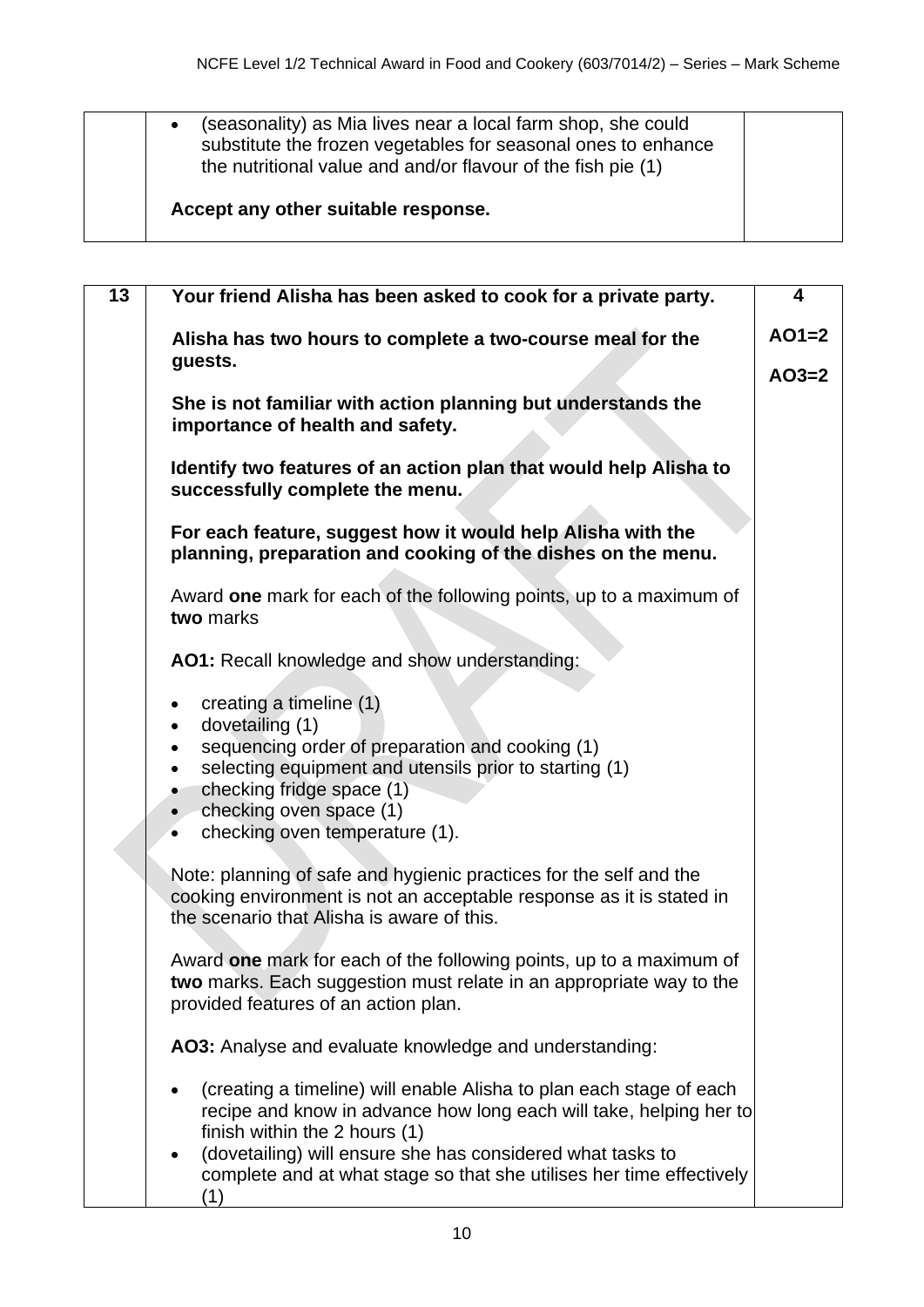| (sequencing) will help her to plan the ideal order of each stage of<br>each dish (1)<br>(selecting equipment and utensils prior to starting) will ensure she<br>$\bullet$<br>has located everything she needs, and it will not need to interrupt<br>her workflow (1)<br>• (selecting equipment and utensils prior to starting) will ensure she<br>will not have to stop to collect utensils and equipment during the 2<br>hours and will avoid cross contamination (1)<br>(checking fridge space) ensuring that there is sufficient space in<br>$\bullet$<br>the fridge to store perishables on the correct shelves (1)<br>(checking fridge space) ensuring that there is sufficient space in<br>$\bullet$<br>the fridge to chill/set items if needed (1)<br>(checking oven space) so that oven shelves are at the right level<br>$\bullet$<br>(1)<br>(checking oven temperature) ensuring the oven is preheated to<br>$\bullet$<br>correct temperature for the different dishes-ingredients that require |
|-----------------------------------------------------------------------------------------------------------------------------------------------------------------------------------------------------------------------------------------------------------------------------------------------------------------------------------------------------------------------------------------------------------------------------------------------------------------------------------------------------------------------------------------------------------------------------------------------------------------------------------------------------------------------------------------------------------------------------------------------------------------------------------------------------------------------------------------------------------------------------------------------------------------------------------------------------------------------------------------------------------|
| cooking (1).<br>Accept any other suitable response.                                                                                                                                                                                                                                                                                                                                                                                                                                                                                                                                                                                                                                                                                                                                                                                                                                                                                                                                                       |

 $\mathcal{L}_{\mathcal{M}}$ 

| <b>Cauliflower cheese recipe:</b>                                                                                                                                                                                                                  | 6       |
|----------------------------------------------------------------------------------------------------------------------------------------------------------------------------------------------------------------------------------------------------|---------|
| 1 large head cauliflower, broken into large florets                                                                                                                                                                                                | $AO1=2$ |
| 50g/2oz butter<br>50g/2oz plain flour                                                                                                                                                                                                              | $AO2=2$ |
| 550ml/20 fluid oz milk<br>1 tsp English mustard                                                                                                                                                                                                    | $AO3=2$ |
| 100g/31/20z mature cheddar, grated<br>Salt and freshly ground black pepper                                                                                                                                                                         |         |
| You are going to make cauliflower cheese using the recipe                                                                                                                                                                                          |         |
| detailed above.                                                                                                                                                                                                                                    |         |
|                                                                                                                                                                                                                                                    |         |
| Explain what might happen to the outcome of the completed<br>dish if it was cooked using only 20g of plain flour.                                                                                                                                  |         |
| <b>Marks Description</b>                                                                                                                                                                                                                           |         |
| 5–6   AO3 - Excellent analysis and evaluation of the function<br>of ingredients that is comprehensive and highly<br>relevant. Supported with excellent justifications for the<br>impact on a recipe that are comprehensive and highly<br>detailed. |         |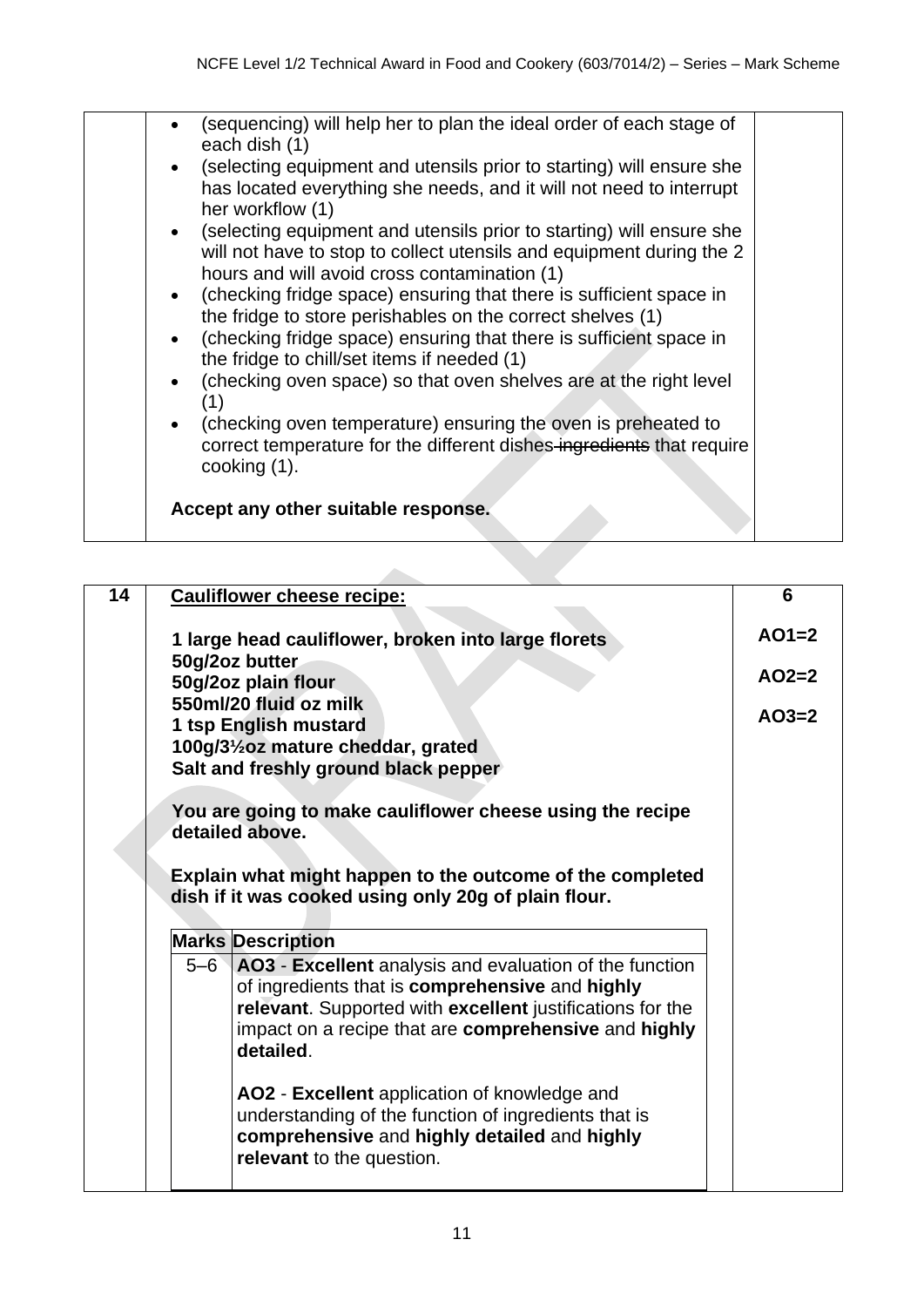|            | AO1 - Excellent recall of knowledge and understanding<br>of the function of ingredients that is comprehensive.                                                                                                                                                                                                                                                                                                                                                                                                                                         |  |
|------------|--------------------------------------------------------------------------------------------------------------------------------------------------------------------------------------------------------------------------------------------------------------------------------------------------------------------------------------------------------------------------------------------------------------------------------------------------------------------------------------------------------------------------------------------------------|--|
|            | Subject specific terminology is used consistently                                                                                                                                                                                                                                                                                                                                                                                                                                                                                                      |  |
|            | throughout.                                                                                                                                                                                                                                                                                                                                                                                                                                                                                                                                            |  |
| $3 - 4$    | AO3 - Good analysis and evaluation of the function of<br>ingredients that is detailed and mostly relevant.<br>Supported with good justifications for the impact on a<br>recipe that are detailed.                                                                                                                                                                                                                                                                                                                                                      |  |
|            | AO2 - Good application of knowledge and<br>understanding of the function of ingredients that is<br>detailed and mostly relevant to the question.                                                                                                                                                                                                                                                                                                                                                                                                       |  |
|            | AO1 - Good recall of knowledge and understanding of<br>the function of ingredients that is mostly detailed.<br>Subject specific terminology is used, but not always<br>consistently.                                                                                                                                                                                                                                                                                                                                                                   |  |
| $1 - 2$    | AO3 - Limited analysis and evaluation of the function of<br>ingredients. Supported with limited justifications for the<br>impact on a recipe that have minimal detail and are<br>mostly superficial.                                                                                                                                                                                                                                                                                                                                                   |  |
|            | AO2 - Limited application of knowledge and<br>understanding of the function of ingredients that has<br>minimal detail and is mostly superficial. With minimal<br>relevance to the question.                                                                                                                                                                                                                                                                                                                                                            |  |
|            | AO1 - Limited recall of knowledge and understanding of<br>the function of ingredients that has minimal detail.<br>Subject specific terminology is often <b>inappropriate</b> , and<br>a lack of understanding is evident.                                                                                                                                                                                                                                                                                                                              |  |
| 0          | No relevant material                                                                                                                                                                                                                                                                                                                                                                                                                                                                                                                                   |  |
|            | Examiners are reminded that indicative content reflects content-<br>related points that a learner may make but is not an exhaustive list,<br>nor is it a model answer. Learners may make all, some, or none of<br>the points included in the indicative content.<br>Learners must be credited for any other appropriate response.<br>However, the response should correctly explain what happens to<br>the completed dish if only 20g of flour is used. If this is not covered<br>then it will not be possible for the response to move beyond band 1. |  |
|            | Indicative content:                                                                                                                                                                                                                                                                                                                                                                                                                                                                                                                                    |  |
| following: | AO1: Learners will recall knowledge and understanding of the<br>functions of ingredients that may include reference to the                                                                                                                                                                                                                                                                                                                                                                                                                             |  |
|            | factors that impact a recipe: accuracy, ratio of ingredients<br>thickening/gelatinisation                                                                                                                                                                                                                                                                                                                                                                                                                                                              |  |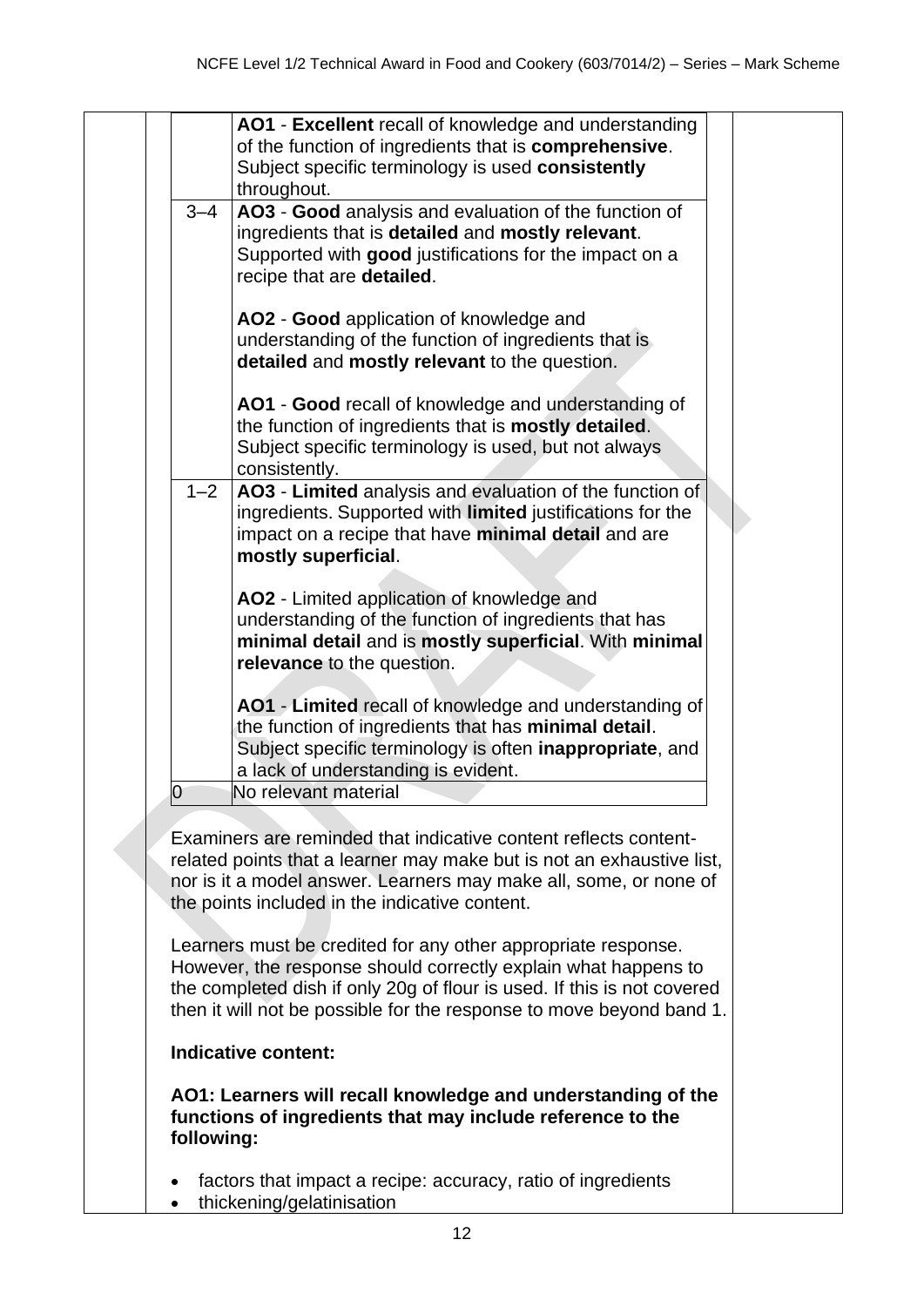• starch granules heated in a liquid absorb the liquid and thicken. **AO2: Learners will apply knowledge and understanding of the functions of ingredients that may include reference to the following:** Factors that impact a recipe: (factors that impact a recipe: accuracy)  $\circ$  only 20g of flour was added  $\circ$  the flour should be the same quantity as the butter • (thickening/gelatinisation): o plain flour • (starch granules heated in a liquid absorb the liquid and thicken): o plain flour. **AO3: Learners will apply knowledge and understanding of the functions of ingredients that may include reference to the following justifications:** • (factors that impact a recipe: accuracy and ratio) the flour quantity and ratio in the recipe is a fundamental requirement to achieving a sauce of the correct consistency and fit for purpose • (factors that impact a recipe: accuracy) if the flour is insufficient, the roux will be too slack and will not form a cohesive ball • (thickening/gelatinisation) the flour should be the same quantity as the butter in order to form a roux which is the basis for thickening a sauce (thickening/gelatinisation) if the thickening process is not achieved accurately, the mixture will tend to slide off the cauliflower and will not provide a stable base for the grated cheese • (starch granules heated in a liquid absorb the liquid and thicken) the milk is then added a little at a time on the heat to enable the starch granules to burst and absorb the liquid, resulting in a smooth sauce • (starch granules heated in a liquid absorb the liquid and thicken) when the liquid is added, the roux will not be able to absorb all the liquid, making the sauce too thin which will not be the correct consistency for coating the cauliflower. **Accept any other suitable response.**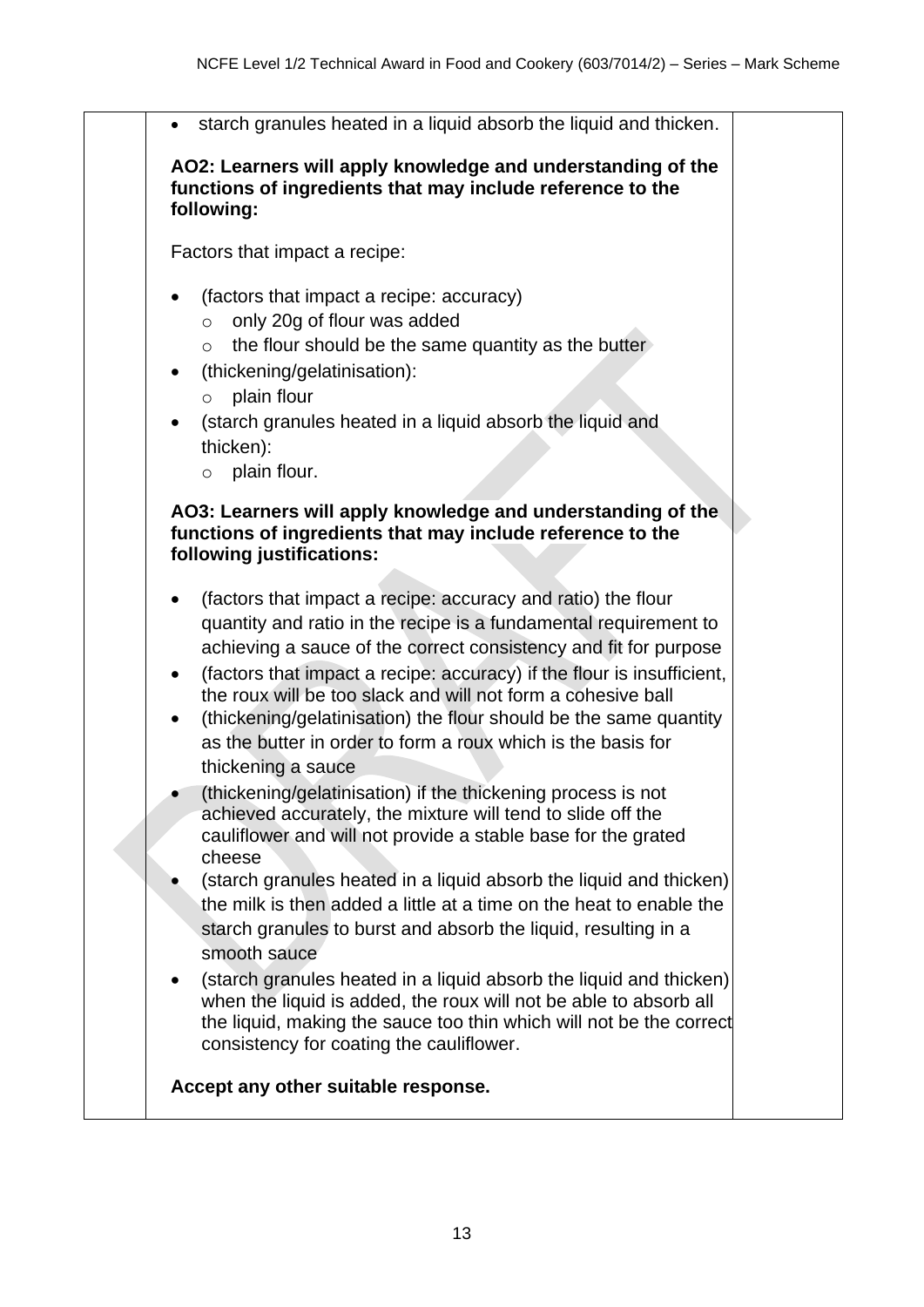# **Section C** Total for this section: 26 marks

| 15 | Which one of the following is oily fish a good source of? |         |
|----|-----------------------------------------------------------|---------|
|    | Answer: A (Omega 3)                                       | $AO1=1$ |

| 16 | Which one of the following seasons are soft fruits typically |         |
|----|--------------------------------------------------------------|---------|
|    | grown in the UK?<br><b>Answer: B (Summer)</b>                | $AO1=1$ |

| 17 | Which one of the following can result if there is a lack of water<br>in your diet? | $AO1=1$ |
|----|------------------------------------------------------------------------------------|---------|
|    | <b>Answer: C</b> (Headaches)                                                       |         |

| 18 | State one function of soluble fibre.                                                                                                                                                                |         |
|----|-----------------------------------------------------------------------------------------------------------------------------------------------------------------------------------------------------|---------|
|    | Award one mark for any of the following points, up to a maximum<br>of <b>one</b> mark.                                                                                                              | $AO1=1$ |
|    | AO1: Recall knowledge and show understanding:                                                                                                                                                       |         |
|    | slows the digestive process (1)<br>٠<br>slows the absorption of carbohydrates (1)<br>helps regulate blood sugar levels (1)<br>$\bullet$<br>helps control blood cholesterol levels (1).<br>$\bullet$ |         |
|    | Accept any other suitable response.                                                                                                                                                                 |         |

| 19 | Jack's child is 9 years old.                                                     | 4       |
|----|----------------------------------------------------------------------------------|---------|
|    | Identify two nutrients that are very important in the diet of a 9-               | $AO1=2$ |
|    | year-old child.                                                                  | $AO2=2$ |
|    | Explain the functions of each nutrient identified.                               |         |
|    | Award one mark for any of the following points, up to a maximum of<br>two marks. |         |
|    | AO1: Recall knowledge and show understanding:                                    |         |
|    | protein (1)<br>$\bullet$                                                         |         |
|    | carbohydrates (1)                                                                |         |
|    | fibre (1                                                                         |         |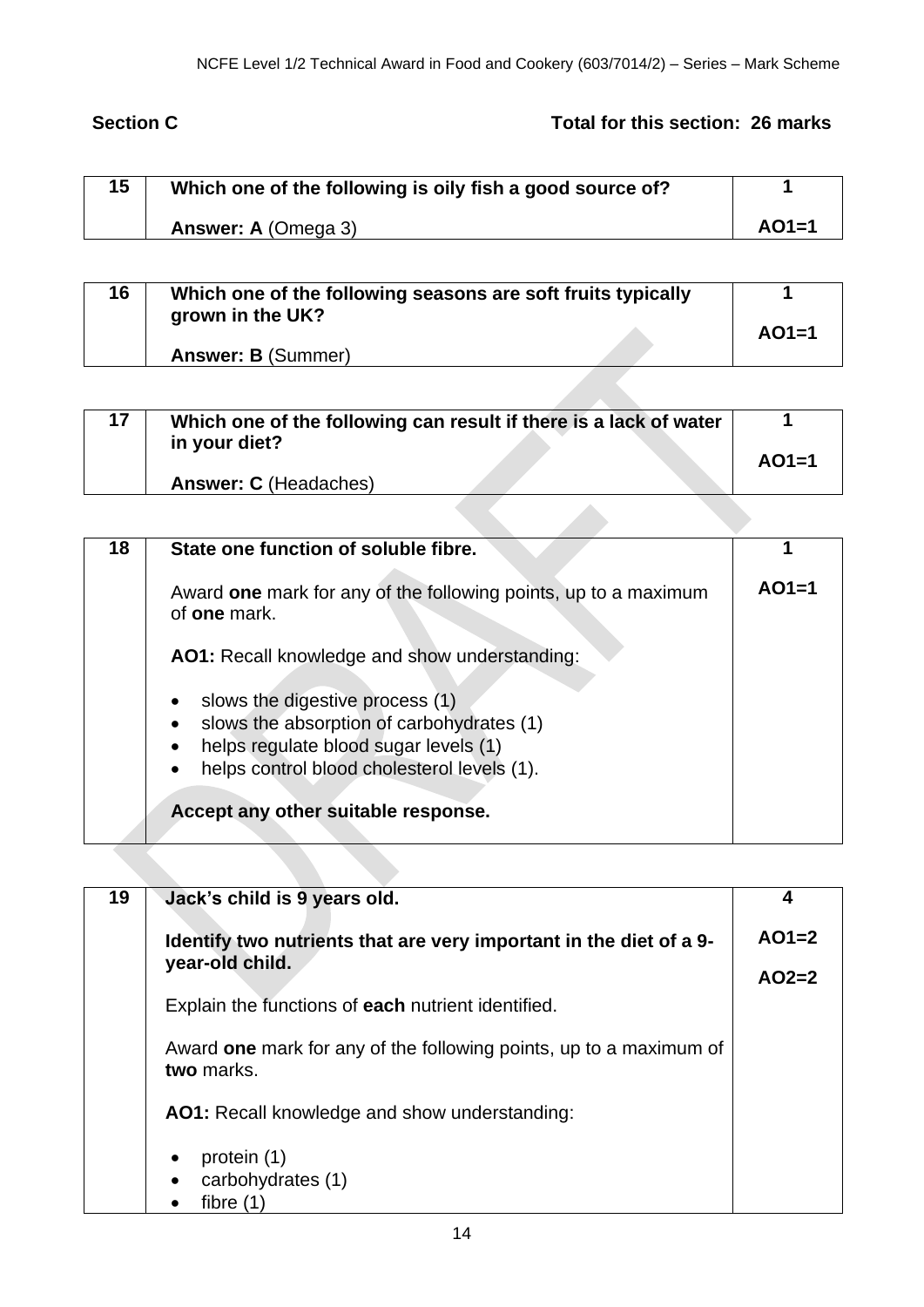| vitamin $D(1)$ .                                                                                                                                                                                                                                                                                                                                                                                                                                                                                                                                                                                                                                                                                                                                                              |  |
|-------------------------------------------------------------------------------------------------------------------------------------------------------------------------------------------------------------------------------------------------------------------------------------------------------------------------------------------------------------------------------------------------------------------------------------------------------------------------------------------------------------------------------------------------------------------------------------------------------------------------------------------------------------------------------------------------------------------------------------------------------------------------------|--|
| Award one mark for any of the following points, up to a maximum<br>of one mark for each specific nutritional recommendation<br>provided. Up to a maximum of two marks in total.                                                                                                                                                                                                                                                                                                                                                                                                                                                                                                                                                                                               |  |
| AO2: Apply knowledge and understanding:                                                                                                                                                                                                                                                                                                                                                                                                                                                                                                                                                                                                                                                                                                                                       |  |
| protein is needed for needed for growth, maintenance and repair<br>and muscle development (1)<br>protein is important for Jack's child as 9 years old is a stage of<br>rapid growth and development (1)<br>carbohydrates will help Jack's child by providing energy as 9-<br>year-olds are very active and at a rapid stage of development<br>(1)<br>fibre will help Jack's child by providing bulk which helps move<br>waste through the digestive system (1)<br>helps to prevent constipation (1)<br>aids digestion (1)<br>fats will help Jack's child by providing a source of energy and<br>protecting vital organs (1)<br>calcium is needed for strong bones and teeth (1)<br>vitamin D is needed for strong bones and teeth (1).<br>Accept any other suitable response. |  |

| 20 | Tanveer has decided to try and include as much seasonal food in                                                                                                                | 4       |
|----|--------------------------------------------------------------------------------------------------------------------------------------------------------------------------------|---------|
|    | his diet as he can.                                                                                                                                                            | $AO1=2$ |
|    | State two benefits of using seasonal foods and for each benefit,                                                                                                               |         |
|    | explain how it would help Tanveer.                                                                                                                                             | $AO2=2$ |
|    |                                                                                                                                                                                |         |
|    | Award one mark for any of the following points, up to a maximum<br>of two marks.                                                                                               |         |
|    | AO1: Recall knowledge and show understanding                                                                                                                                   |         |
|    |                                                                                                                                                                                |         |
|    | nutritional value (1)                                                                                                                                                          |         |
|    | flavour $(1)$                                                                                                                                                                  |         |
|    | $cost(1)$ .                                                                                                                                                                    |         |
|    | Award one mark for any of the following points, up to a maximum<br>of one mark for each specific benefit of seasonal food provided -<br>up to a maximum of two marks in total. |         |
|    |                                                                                                                                                                                |         |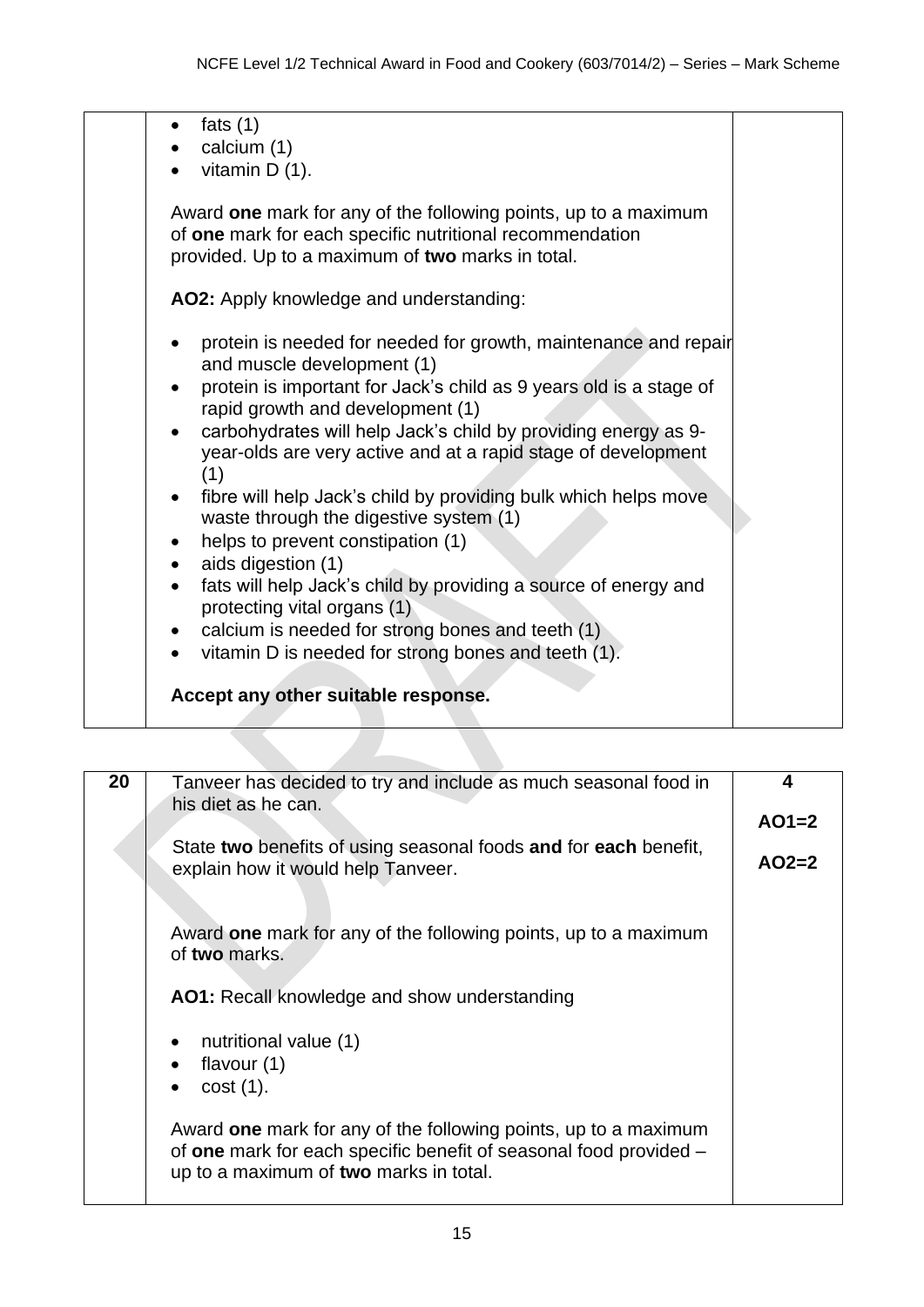| $\bullet$ | (nutritional value) Tanveer's health may improve as they are                                                                                   |
|-----------|------------------------------------------------------------------------------------------------------------------------------------------------|
|           | typically higher in nutritional value (1)                                                                                                      |
| $\bullet$ | (nutritional value) Tanveer's health may improve as they are not<br>in storage as long which means the vitamin C content will be<br>higher (1) |
| $\bullet$ | (flavour) Tanveer may enjoy his food more, as seasonal food is<br>fresher and tastes better (1)                                                |
| $\bullet$ | (cost) Tanveer may save money by buying more seasonal<br>produce as it is often plentiful and cheaper when in season (1).                      |

| $\overline{21}$ | Carly is gaining weight and has high blood pressure.                                                                                                                      | 4       |
|-----------------|---------------------------------------------------------------------------------------------------------------------------------------------------------------------------|---------|
|                 | Her favourite foods are chocolate and hard cheese which she eats<br>often.                                                                                                | $AO2=2$ |
|                 |                                                                                                                                                                           | $AO3=2$ |
|                 | a) Using your understanding of the Eatwell Guide and knowledge of<br>nutrition, explain two reasons why Carly's favourite foods are<br>contributing to her health issues. |         |
|                 | b) Referring to your two reasons from question 21a), recommend<br>two ways Carly can improve her diet.                                                                    |         |
|                 | Award one mark for any of the following points, up to a maximum of<br>two marks.                                                                                          |         |
|                 | AO2: Apply knowledge and understanding:                                                                                                                                   |         |
|                 | chocolate is high in sugar, which may be contributing to her<br>weight gain due to the high calorie content (1)                                                           |         |
|                 | chocolate is high in sugar and may lead to tooth decay (1)                                                                                                                |         |
|                 | chocolate is high in saturated fat and may lead to coronary heart<br>$\bullet$<br>disease (1)                                                                             |         |
|                 | chocolate is high in saturated fat and may lead to raised<br>$\bullet$<br>cholesterol levels (1)                                                                          |         |
|                 | cheddar cheese is high in saturated fat, which may be<br>$\bullet$<br>contributing to her weight gain (1)                                                                 |         |
|                 | hard cheese is high in saturated fat and may lead to coronary<br>$\bullet$<br>heart disease (1)                                                                           |         |
|                 | hard cheese is high in saturated fat and may lead to raised<br>$\bullet$<br>cholesterol levels (1)                                                                        |         |
|                 | hard cheese is high in salt, which may be contributing to her<br>$\bullet$<br>high blood pressure (1).                                                                    |         |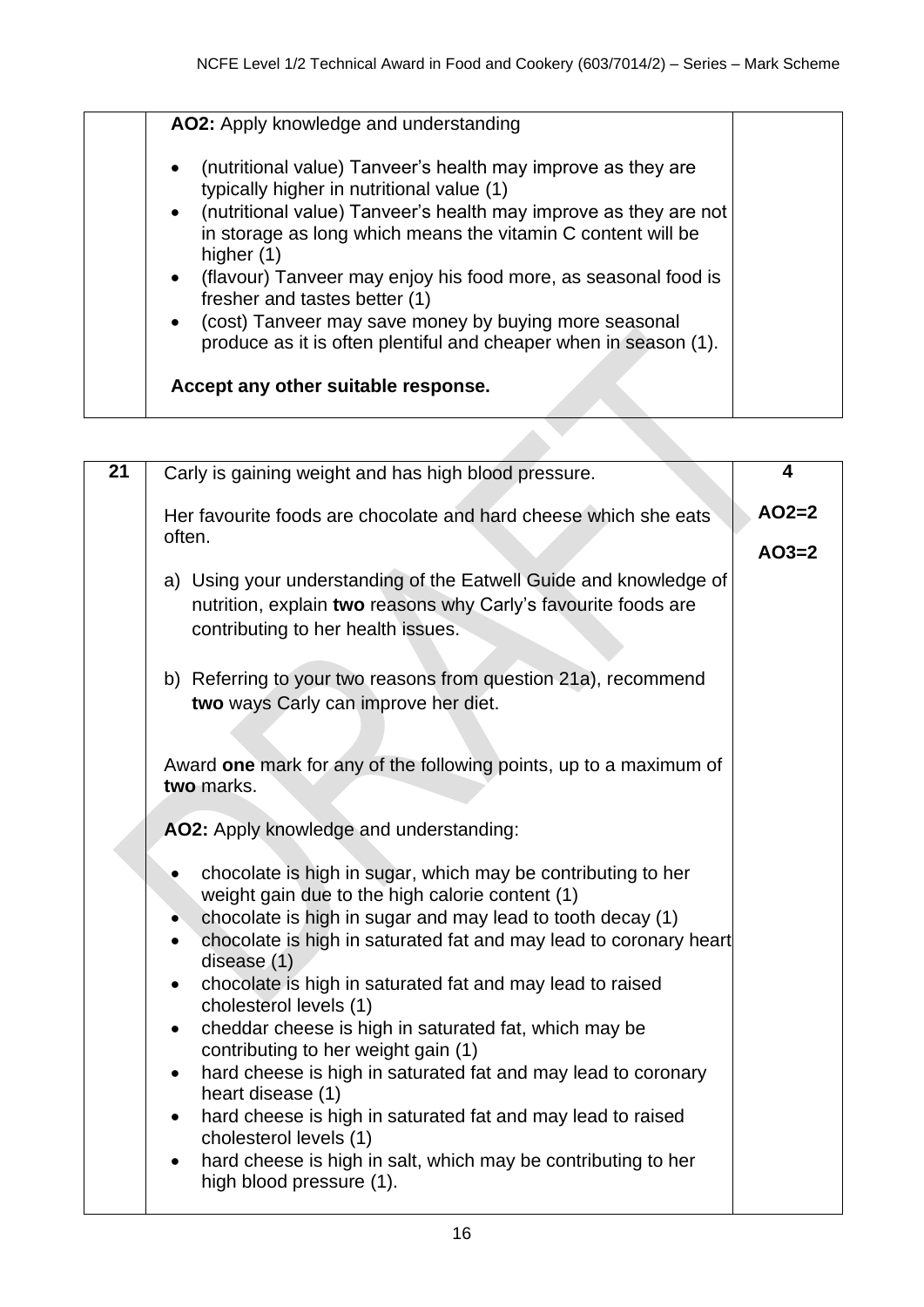|           | AO3: Analyse and evaluate knowledge and understanding:                                                                                       |  |
|-----------|----------------------------------------------------------------------------------------------------------------------------------------------|--|
|           |                                                                                                                                              |  |
|           | (chocolate is high in sugar) Carly could check that the content                                                                              |  |
|           | of sugar in her foods does not exceed 3% as recommended<br>by the Eatwell Guide, helping to reduce her calorie intake and<br>lose weight (1) |  |
| $\bullet$ | (cheddar cheese is high in saturated fats) Carly could reduce                                                                                |  |
|           | her intake of saturated fat, and she could follow the Eatwell                                                                                |  |
|           | Guide, ensuring her diet contains 37% starchy foods to<br>provide a more balanced diet and help her to lose weight (1)                       |  |
| $\bullet$ | (cheddar cheese is high in salt) some cheese contains more                                                                                   |  |
|           | than 1.5g per 100g of salt, which is considered high.                                                                                        |  |
|           | Reducing and/or substituting for a low salt option will help                                                                                 |  |
|           | improve Carly's high blood pressure (1)<br>(chocolate is high in sugar/cheddar cheese is high in saturated                                   |  |
|           | fats/ salt) Carly could follow the Eatwell Guide by eating a                                                                                 |  |
|           | minimum of 5 portions of fruit and vegetables per day, providing                                                                             |  |
|           | her with greater nutritional value (1)                                                                                                       |  |
| $\bullet$ | (chocolate is high in sugar) Carly could substitute fruit which<br>would also provide fibre                                                  |  |
|           | (cheese is high in saturated fats/salt) Carly could follow the                                                                               |  |
|           | Eatwell Guide by ensuring that her diet contains around 39%                                                                                  |  |
|           | fruit and vegetables (1).                                                                                                                    |  |
|           | Accept any other suitable response.                                                                                                          |  |

| 22 | Jacob wants to eat healthier.                                                                                                                                   | 4       |
|----|-----------------------------------------------------------------------------------------------------------------------------------------------------------------|---------|
|    | Explain how food labels can help Jacob eat healthier. Justify your                                                                                              | $AO2=2$ |
|    | response.                                                                                                                                                       | $AO3=2$ |
|    | Award one mark for any of the following points, up to a maximum<br>of two marks.                                                                                |         |
|    | AO2: Apply knowledge and understanding:                                                                                                                         |         |
|    | Jacob could follow the Reference Intake for calorie content,<br>fat/saturated fat/salt/sugar (1)                                                                |         |
|    | Jacob could use the food labels, such as the traffic light system,<br>to check the nutritional content of food (1)                                              |         |
|    | Jacob could avoid foods with a red label, meaning 'stop' (1)                                                                                                    |         |
|    | Jacob could moderate his intake of food with amber labels                                                                                                       |         |
|    | which means 'take care' so do not eat too often (1)<br>Jacob could consume more food with green labels which means<br>'go' and can be eaten without concern (1) |         |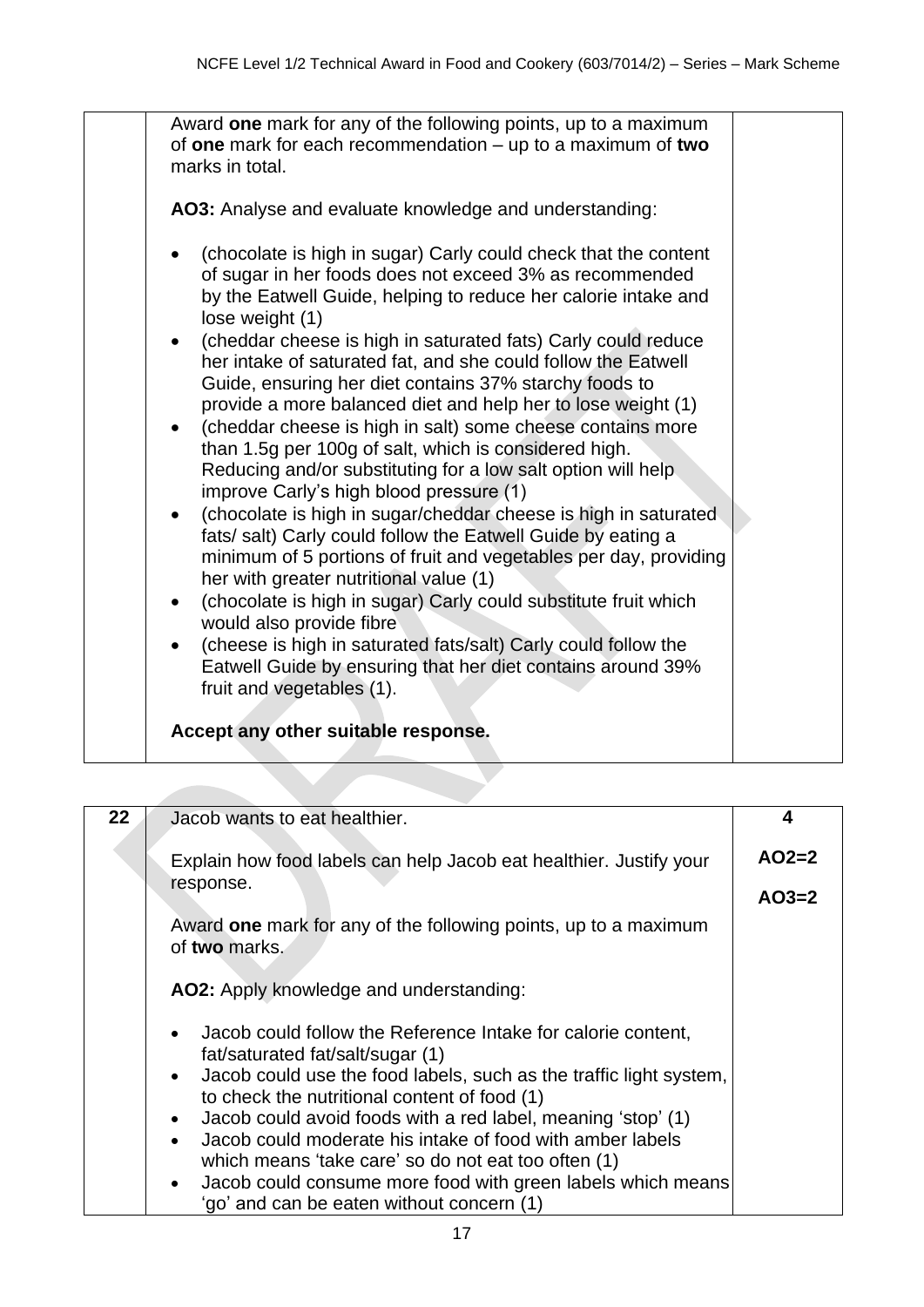| Jacob could look at what the recommended portion size is (1).<br>$\bullet$<br>Award one mark for any of the following points, up to a maximum<br>of two marks.<br>AO3: Analyse and evaluate knowledge and understanding:<br>(Jacob could follow the reference Intake forfat) Jacob could<br>analyse and avoid labels where the total fat content is labelled<br>as high. This is because he should try not to eat more than 17.5                                                                                                                                                                                                                                                                                                                                                                                                                                                                                                                                                                                                                                                                                                                                                                                                                                                                                                                                                                                                                                                                                                                                                                                                                                                                                                                                                                                                                                                                                                                                                                                                      |
|---------------------------------------------------------------------------------------------------------------------------------------------------------------------------------------------------------------------------------------------------------------------------------------------------------------------------------------------------------------------------------------------------------------------------------------------------------------------------------------------------------------------------------------------------------------------------------------------------------------------------------------------------------------------------------------------------------------------------------------------------------------------------------------------------------------------------------------------------------------------------------------------------------------------------------------------------------------------------------------------------------------------------------------------------------------------------------------------------------------------------------------------------------------------------------------------------------------------------------------------------------------------------------------------------------------------------------------------------------------------------------------------------------------------------------------------------------------------------------------------------------------------------------------------------------------------------------------------------------------------------------------------------------------------------------------------------------------------------------------------------------------------------------------------------------------------------------------------------------------------------------------------------------------------------------------------------------------------------------------------------------------------------------------|
|                                                                                                                                                                                                                                                                                                                                                                                                                                                                                                                                                                                                                                                                                                                                                                                                                                                                                                                                                                                                                                                                                                                                                                                                                                                                                                                                                                                                                                                                                                                                                                                                                                                                                                                                                                                                                                                                                                                                                                                                                                       |
|                                                                                                                                                                                                                                                                                                                                                                                                                                                                                                                                                                                                                                                                                                                                                                                                                                                                                                                                                                                                                                                                                                                                                                                                                                                                                                                                                                                                                                                                                                                                                                                                                                                                                                                                                                                                                                                                                                                                                                                                                                       |
|                                                                                                                                                                                                                                                                                                                                                                                                                                                                                                                                                                                                                                                                                                                                                                                                                                                                                                                                                                                                                                                                                                                                                                                                                                                                                                                                                                                                                                                                                                                                                                                                                                                                                                                                                                                                                                                                                                                                                                                                                                       |
| $g$ of fat per 100 $g$ (1)<br>(Jacob could follow the Reference Intake forfat) Jacob could<br>$\bullet$<br>analyse and choose labels where the total fat content is low with<br>3g or less of saturated fat per 100g. This is because it is<br>recommended to not consume higher levels in order to have a<br>balanced diet (1)<br>(Jacob could follow the Reference Intake forfat) Jacob could<br>analyse and avoid labels where the saturated fat content is<br>higher than 5g of saturated fat per 100g, as this would allow him<br>to maintain a balanced diet (1)<br>(Jacob could follow the Reference Intake forfat) Jacob could<br>$\bullet$<br>analyse and choose labels where the saturated fat is low with<br>1.5g or less of saturated fat per 100g. This is because high<br>levels of saturated fat could lead to health conditions such as<br>coronary heart disease (1)<br>(Jacob could follow the Reference Intake forsugar) Jacob<br>$\bullet$<br>could analyse and avoid labels where the sugar content is high<br>with more than 22.5 of sugar per 100g. This would help keep his<br>teeth healthy (1)<br>(Jacob could follow the Reference Intake forsugar) Jacob<br>$\bullet$<br>could analyse and choose labels where the sugar content is low<br>with 5g of sugar or less per 100g. This would allow him to enjoy<br>sugar in a balanced way (1)<br>(Jacob could follow the Reference Intake forsalt) Jacob could<br>analyse and avoid labels where the total salt content is high with<br>more than 1.5g of salt per 100g. This is because too much salt<br>could contribute to weight gain (1)<br>(Jacob could follow the Reference Intake forsalt) Jacob could<br>analyse and choose labels with 0.3g or less of salt per 100g.<br>This would help him have a balanced diet (1)<br>(traffic light system - red/amber/green) using the traffic light<br>system would let Jacob monitor foods in his diet that are less<br>healthy and should not be eaten regularly, as it is an easy<br>system to follow (1) |
| (portion size) Jacob could check the portion size identified on<br>the label and consider whether it equates to a portion size he                                                                                                                                                                                                                                                                                                                                                                                                                                                                                                                                                                                                                                                                                                                                                                                                                                                                                                                                                                                                                                                                                                                                                                                                                                                                                                                                                                                                                                                                                                                                                                                                                                                                                                                                                                                                                                                                                                     |
| would typically consume. This would allow him to monitor his<br>calorie intake, supporting a balanced diet (1).                                                                                                                                                                                                                                                                                                                                                                                                                                                                                                                                                                                                                                                                                                                                                                                                                                                                                                                                                                                                                                                                                                                                                                                                                                                                                                                                                                                                                                                                                                                                                                                                                                                                                                                                                                                                                                                                                                                       |
| Accept any other suitable response.                                                                                                                                                                                                                                                                                                                                                                                                                                                                                                                                                                                                                                                                                                                                                                                                                                                                                                                                                                                                                                                                                                                                                                                                                                                                                                                                                                                                                                                                                                                                                                                                                                                                                                                                                                                                                                                                                                                                                                                                   |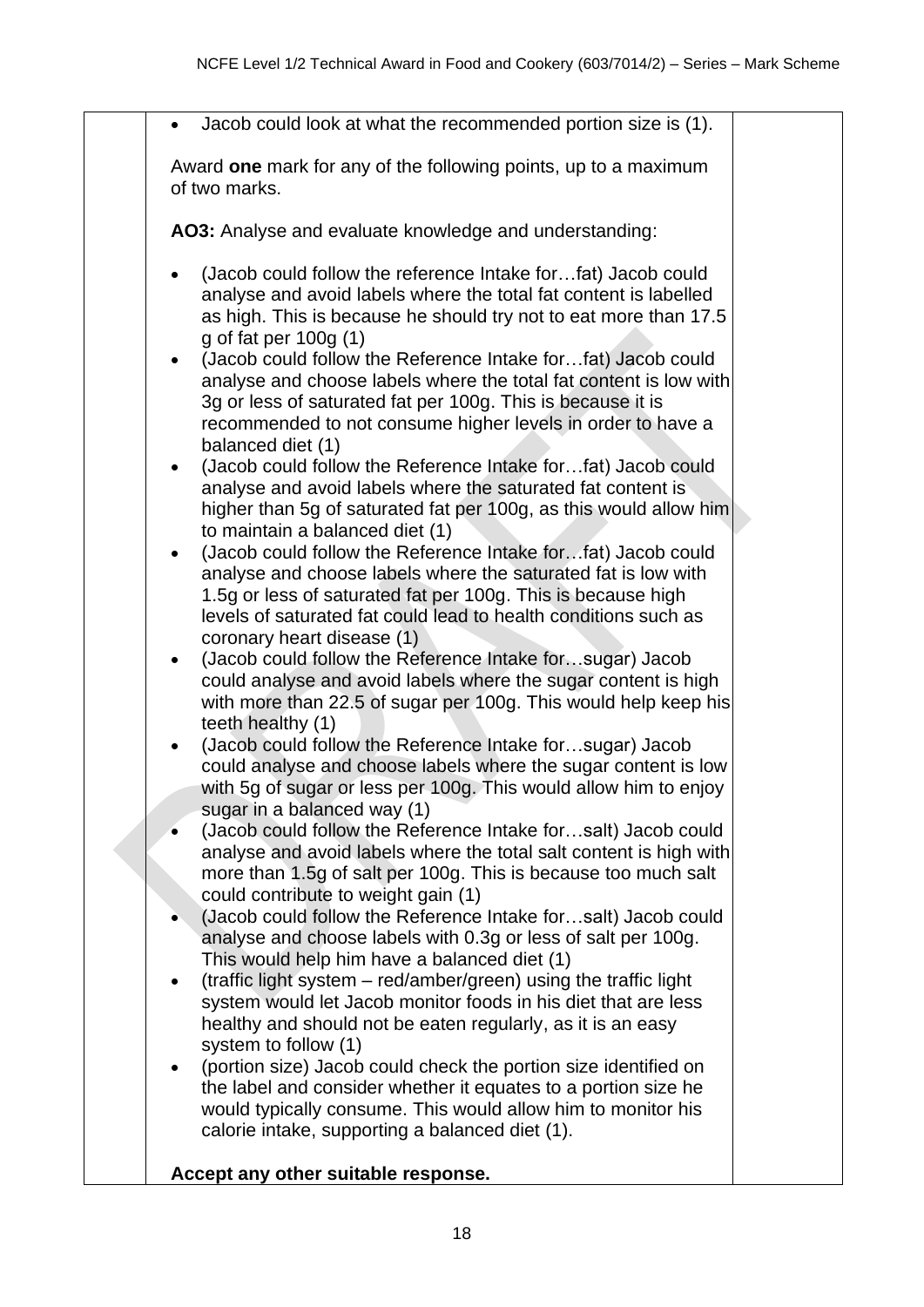| 23 |         | Charlie has a wheat intolerance.                                                                                                                                                                                                                                                                                                                                                                                                                    | 6       |
|----|---------|-----------------------------------------------------------------------------------------------------------------------------------------------------------------------------------------------------------------------------------------------------------------------------------------------------------------------------------------------------------------------------------------------------------------------------------------------------|---------|
|    |         | Evaluate the impact of Charlie's food-related health on his food<br>choices and diet. Justify your response.                                                                                                                                                                                                                                                                                                                                        | $AO1=2$ |
|    |         |                                                                                                                                                                                                                                                                                                                                                                                                                                                     | $AO2=2$ |
|    |         | <b>MarksDescription</b>                                                                                                                                                                                                                                                                                                                                                                                                                             | $AO3=2$ |
|    | $5-6$   | <b>AO3</b> - Excellent analysis and evaluation of the food-<br>related health conditions that is comprehensive and<br>highly relevant. Supported with excellent justifications<br>for the impact on diet that are comprehensive and<br>highly detailed.<br>AO2 - Excellent application of knowledge and<br>understanding of the food-related health conditions that is<br>comprehensive and highly detailed and highly<br>relevant to the question. |         |
|    |         | AO1 - Excellent recall of knowledge and understanding<br>of the food-related health conditions that is<br>comprehensive. Subject specific terminology is used<br>consistently throughout.                                                                                                                                                                                                                                                           |         |
|    | $3 - 4$ | AO3 - Good analysis and evaluation of food-related<br>health conditions that is detailed and mostly relevant.<br>Supported with good justifications for the impact on diet<br>that are detailed.<br>AO2 - Good application of knowledge and understanding<br>of food-related health conditions that is detailed and<br>mostly relevant to the question.                                                                                             |         |
|    |         | AO1 - Good recall of knowledge and understanding of<br>food-related health conditions that is mostly detailed.<br>Subject specific terminology is used, but not always<br>consistently.                                                                                                                                                                                                                                                             |         |
|    | $1 - 2$ | AO3 - Limited analysis and evaluation of food-related<br>health conditions. Supported with limited justifications for<br>the impact on diet that have minimal detail and are<br>mostly superficial.                                                                                                                                                                                                                                                 |         |
|    |         | AO2 - Limited application of knowledge and<br>understanding of food-related health conditions that has<br>minimal detail and are mostly superficial. With<br>minimal relevance to the question.                                                                                                                                                                                                                                                     |         |
|    |         | AO1 - Limited recall of knowledge and understanding of<br>food-related health conditions that has minimal detail.<br>Subject specific terminology is often inappropriate, and<br>a lack of understanding is evident.                                                                                                                                                                                                                                |         |
|    | 0       | No relevant material                                                                                                                                                                                                                                                                                                                                                                                                                                |         |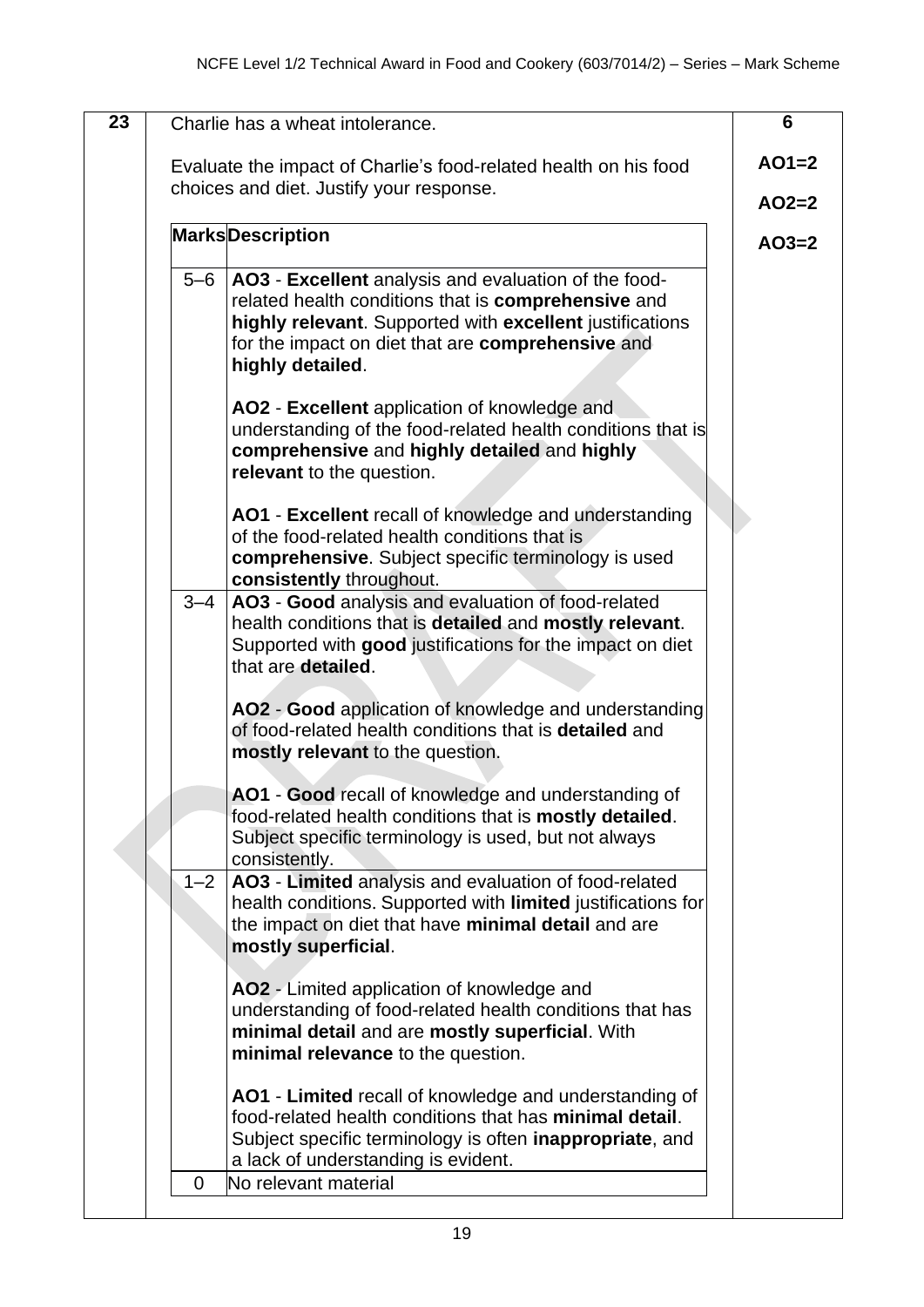Examiners are reminded that indicative content reflects contentrelated points that a learner may make but is not an exhaustive list, nor is it a model answer. Learners may make all, some, or none of the points included in the indicative content. Learners must be credited for any other appropriate response.

### **Indicative content:**

**AO1: Learners will recall knowledge and understanding of food-related health conditions that may include reference to the following:**

- their body is unable to break down wheat for it to be absorbed into the digestive system
- can experience symptoms of bloating/flatulence/diarrhoea
- should avoid certain products/use substitutes.

**AO2: Learners will apply knowledge and understanding of food-related health conditions that may include reference to the following:**

- suffering from a food-related health condition such as Charlie's wheat intolerance poses challenges and will have an impact upon his diet in terms of the range of food choices available to him
- he also needs to understand the foods he can include in his diet and particularly those foods that can easily be substituted for the foods he needs to avoid. For example, he should know to avoid bread/flour/pasta
- it is important he knows some foods that are wheat free, such as rice/oats, and can think of ways to include them in his diet.

## **AO3: Learners will analyse and evaluate food-related health conditions that may include reference to the justifications:**

- he needs to be very aware of the foods containing wheat. including processed and manufactured foods, where it may be more difficult to spot their presence
- if Charlie includes these wheat free alternatives, his nutritional needs can still be met. He may need to be creative at amending recipes with these alternative ingredients
- wheat intolerances vary in terms of how severe the reactions are. Charlie may be able to eat small amounts of wheat but there is a risk he may have a reaction; in some small cases, this can be severe so Charlie must be very careful with his food choices.

**Accept any other suitable response.**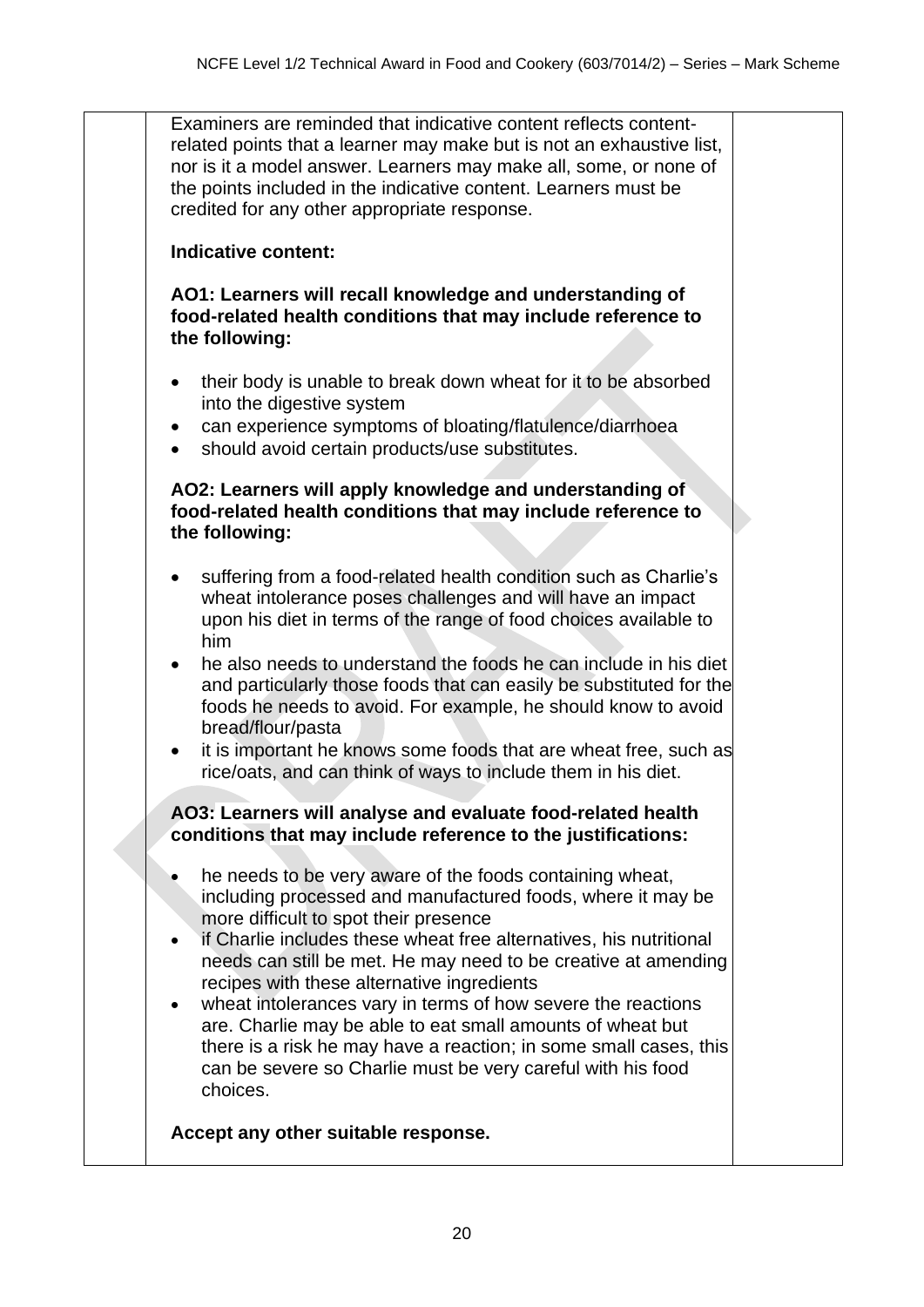# **Section D** Total for this section: 18 marks

| 24 | Michaela is 14 years old.                                                                                                                                                                                                                                                                                                                                                                                                                                                                                                                                                                                                                                                                                                                            | 9         |
|----|------------------------------------------------------------------------------------------------------------------------------------------------------------------------------------------------------------------------------------------------------------------------------------------------------------------------------------------------------------------------------------------------------------------------------------------------------------------------------------------------------------------------------------------------------------------------------------------------------------------------------------------------------------------------------------------------------------------------------------------------------|-----------|
|    | Below is a typical example of her food diary.                                                                                                                                                                                                                                                                                                                                                                                                                                                                                                                                                                                                                                                                                                        | $AO1 = 3$ |
|    | <b>Monday</b>                                                                                                                                                                                                                                                                                                                                                                                                                                                                                                                                                                                                                                                                                                                                        | $AO2 = 3$ |
|    | Cornflakes and skimmed milk<br><b>Breakfast</b>                                                                                                                                                                                                                                                                                                                                                                                                                                                                                                                                                                                                                                                                                                      | $AO3 = 3$ |
|    | <b>Drink</b><br>Concentrated fruit juice (300ml)                                                                                                                                                                                                                                                                                                                                                                                                                                                                                                                                                                                                                                                                                                     |           |
|    | Cup of tea with milk and sugar (250ml)<br><b>Drink</b>                                                                                                                                                                                                                                                                                                                                                                                                                                                                                                                                                                                                                                                                                               |           |
|    | <b>Snack</b><br>Apple                                                                                                                                                                                                                                                                                                                                                                                                                                                                                                                                                                                                                                                                                                                                |           |
|    | Cheese and pickle wrap<br>Lunch                                                                                                                                                                                                                                                                                                                                                                                                                                                                                                                                                                                                                                                                                                                      |           |
|    | <b>Snack</b><br>Flapjack                                                                                                                                                                                                                                                                                                                                                                                                                                                                                                                                                                                                                                                                                                                             |           |
|    | <b>Drink</b><br>Fizzy drink (500ml)                                                                                                                                                                                                                                                                                                                                                                                                                                                                                                                                                                                                                                                                                                                  |           |
|    | <b>Evening meal</b><br>Beef burger and chips                                                                                                                                                                                                                                                                                                                                                                                                                                                                                                                                                                                                                                                                                                         |           |
|    | <b>Drink</b><br>Water (300ml)                                                                                                                                                                                                                                                                                                                                                                                                                                                                                                                                                                                                                                                                                                                        |           |
|    | Syrup sponge and custard<br><b>Dessert</b>                                                                                                                                                                                                                                                                                                                                                                                                                                                                                                                                                                                                                                                                                                           |           |
|    | <b>Drink</b><br>Hot chocolate with skimmed milk (300ml)                                                                                                                                                                                                                                                                                                                                                                                                                                                                                                                                                                                                                                                                                              |           |
|    | Michaela thinks she has a balanced diet and isn't worried<br>about any long-term consequences of her food intake.<br>Evaluate Michaela's claim, referring to her food diary. Justify<br>your response.                                                                                                                                                                                                                                                                                                                                                                                                                                                                                                                                               |           |
|    | <b>Marks Description</b>                                                                                                                                                                                                                                                                                                                                                                                                                                                                                                                                                                                                                                                                                                                             |           |
|    | AO3 - Excellent analysis and evaluation of the food<br>$7 - 9$<br>diary, key nutrients and components of a balanced<br>diet that is comprehensive and highly relevant.<br>Supported with excellent justifications for nutritional<br>value of the meals shown in the food diary which are<br>comprehensive and highly detailed.<br>AO2 - Excellent application of knowledge and<br>understanding of nutrients and the consequences of<br>such a diet that is comprehensive and highly<br>detailed and highly relevant to the question.<br>AO1 - Excellent recall of knowledge and<br>understanding of key nutrients and components of a<br>balanced diet that are comprehensive. Subject<br>specific terminology is used consistently<br>throughout. |           |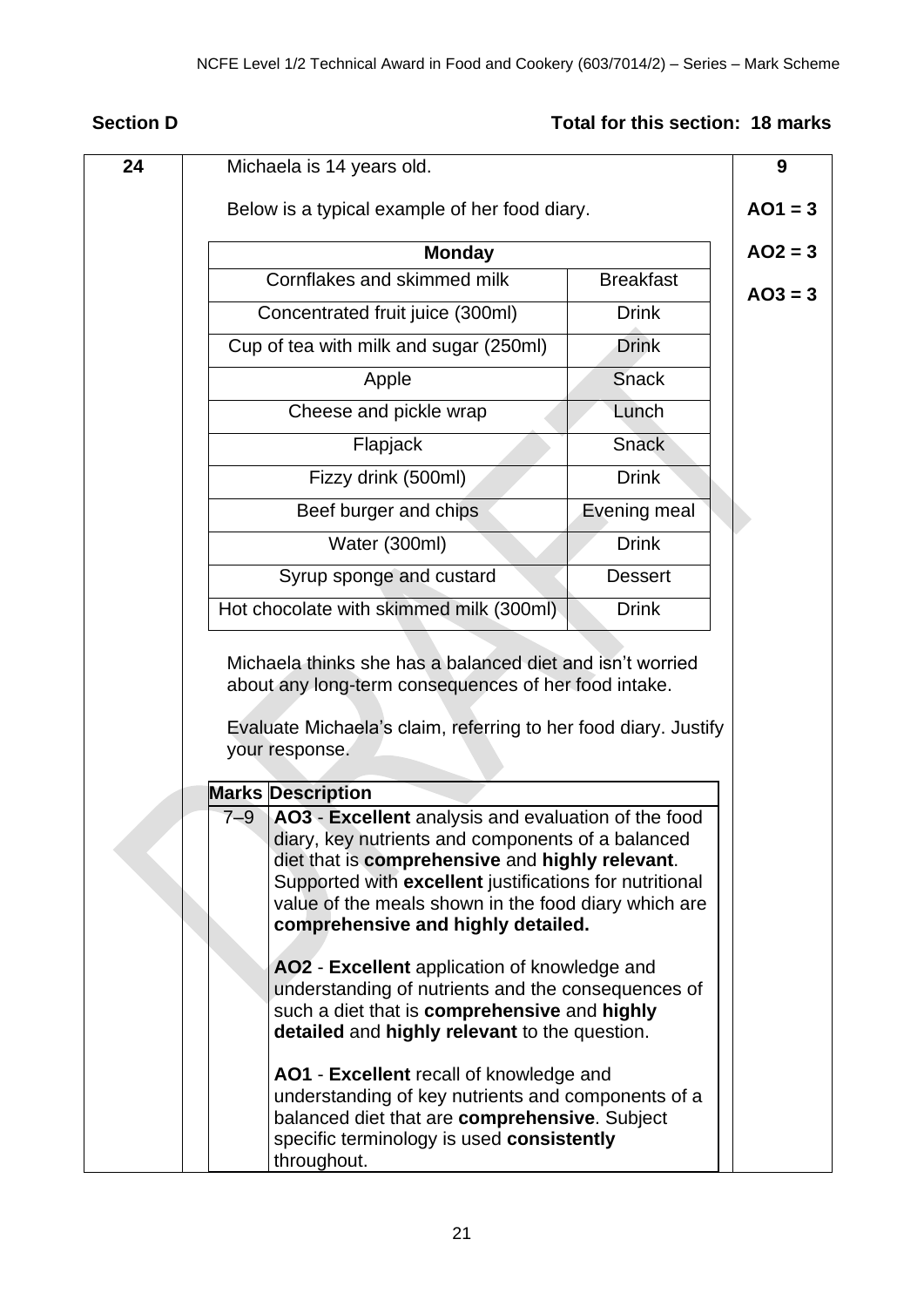|  | $4 - 6$     | AO3 - Good analysis and evaluation of the food<br>diary, key nutrients and components of a balanced<br>diet that is detailed and mostly relevant. Supported<br>with good justifications of the nutritional value of the<br>meals shown in the food diary which are detailed.<br>AO2 - Good application of knowledge and<br>understanding of the nutrients and the consequences<br>of such a diet that is detailed and mostly relevant to<br>the question.<br>AO1 - Good recall of knowledge and understanding<br>of key nutrients and components of a balanced diet<br>that is mostly detailed. Subject specific terminology<br>is used, but not always consistently. |  |
|--|-------------|-----------------------------------------------------------------------------------------------------------------------------------------------------------------------------------------------------------------------------------------------------------------------------------------------------------------------------------------------------------------------------------------------------------------------------------------------------------------------------------------------------------------------------------------------------------------------------------------------------------------------------------------------------------------------|--|
|  | $1 - 3$     | AO3 - Limited analysis and evaluation of the food<br>diary, key nutrients and components of a balanced<br>diet. Supported with limited justifications of the<br>nutritional value of the meals shown in the food diary<br>which have minimal detail and are mostly<br>superficial.                                                                                                                                                                                                                                                                                                                                                                                    |  |
|  |             | AO2 - Limited application of knowledge and<br>understanding of the nutrients and the consequences<br>of such a diet that has minimal detail and are<br>mostly superficial. With minimal relevance to the<br>question.                                                                                                                                                                                                                                                                                                                                                                                                                                                 |  |
|  | $\mathbf 0$ | AO1 - Limited recall of knowledge and<br>understanding of key nutrients and components of a<br>balanced diet that has minimal detail. Subject<br>specific terminology is often inappropriate, and a<br>lack of understanding is evident.<br>No relevant material                                                                                                                                                                                                                                                                                                                                                                                                      |  |
|  | response.   | Examiners are reminded that indicative content reflects<br>content-related points that a learner may make but is not an<br>exhaustive list, nor is it a model answer. Learners may make<br>all, some, or none of the points included in the indicative<br>content. Learners must be credited for any other appropriate                                                                                                                                                                                                                                                                                                                                                |  |
|  |             | However, responses that choose to argue that the food diary is<br>an example of a balanced diet will be unable to move beyond<br>band 1. Whilst there are some examples of foods that may<br>contribute to a balanced diet, overall, this is not the case.                                                                                                                                                                                                                                                                                                                                                                                                            |  |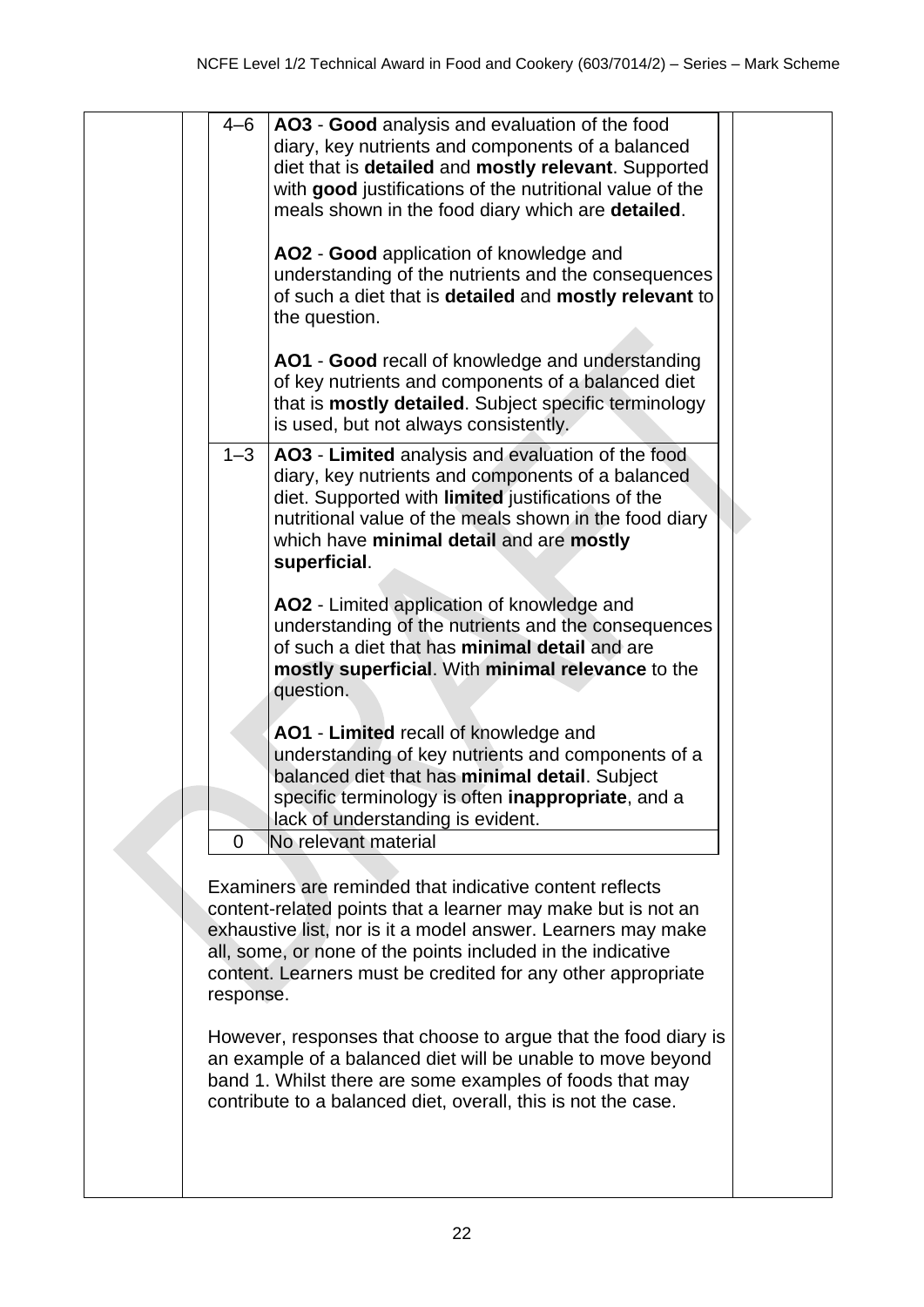| Indicative content:                                                                                                                                                                                                                                                                                                                                                                                                                                                                                                                                                                                                                                                                                                                                                                                                                                                                                                                                               |  |
|-------------------------------------------------------------------------------------------------------------------------------------------------------------------------------------------------------------------------------------------------------------------------------------------------------------------------------------------------------------------------------------------------------------------------------------------------------------------------------------------------------------------------------------------------------------------------------------------------------------------------------------------------------------------------------------------------------------------------------------------------------------------------------------------------------------------------------------------------------------------------------------------------------------------------------------------------------------------|--|
| AO1: Learners will recall knowledge and understanding of<br>key nutrients and components of a balanced diet that may<br>include reference to the following:                                                                                                                                                                                                                                                                                                                                                                                                                                                                                                                                                                                                                                                                                                                                                                                                       |  |
| balanced diet provides all nutrients in correct proportion<br>should contain a variety of food groups as per the Eatwell<br>$\bullet$<br>Guide<br>should be in line with Reference Intakes (RIs) for total fats,<br>saturated fats, salt, sugar and energy requirements<br>the government healthy eating tips reduce fat content,<br>$\bullet$<br>especially saturated fat<br>base meals on starchy carbohydrates<br>$\bullet$<br>eat a minimum of 5 portions of fruit and vegetables per day<br>eat at least 2 portions of fish per week, one of which should<br>$\bullet$<br>be an oily fish<br>reduce saturated fat and sugar<br>$\bullet$<br>reduce salt intake to a maximum of 6g per day<br>$\bullet$<br>drink plenty of water: 1.75 to 2 litres per day<br>do not skip breakfast<br>get active and exercise regularly.                                                                                                                                     |  |
| AO2: Learners will apply knowledge and understanding of<br>nutrients and the consequences of such a diet that may<br>include reference to the following:                                                                                                                                                                                                                                                                                                                                                                                                                                                                                                                                                                                                                                                                                                                                                                                                          |  |
| beef burgers are typically high in fat, saturated fat and salt<br>$\bullet$<br>lack of vitamins within the foods, such as vitamin C, which<br>may result in poor skin health<br>adolescents (age 13 to 19) (period of growth spurts and<br>changes to the body):<br>protein needed for growth and repair<br>$\overline{O}$<br>calcium for strong bones and teeth is provided by<br>$\circ$<br>breakfast<br>concentrated fruit juice and fizzy drinks are high in sugar<br>which can lead to obesity and tooth decay<br>Michaela's breakfast cereal contains sugar and has little<br>fibre present, as does the rest of her diet. She needs fibre<br>in her diet to slow the absorption of carbohydrates<br>helps regulate blood sugar levels<br>fibre is needed to slow the digestive system<br>there is little iron in her diet which is necessary for girls of<br>menstrual age; she may become anaemic and have weak<br>splitting nails and a pale complexion. |  |
| AO3: Learners will analyse and evaluate the food diary, key<br>nutrients and components of a balanced diet that may<br>include reference to the following justifications:                                                                                                                                                                                                                                                                                                                                                                                                                                                                                                                                                                                                                                                                                                                                                                                         |  |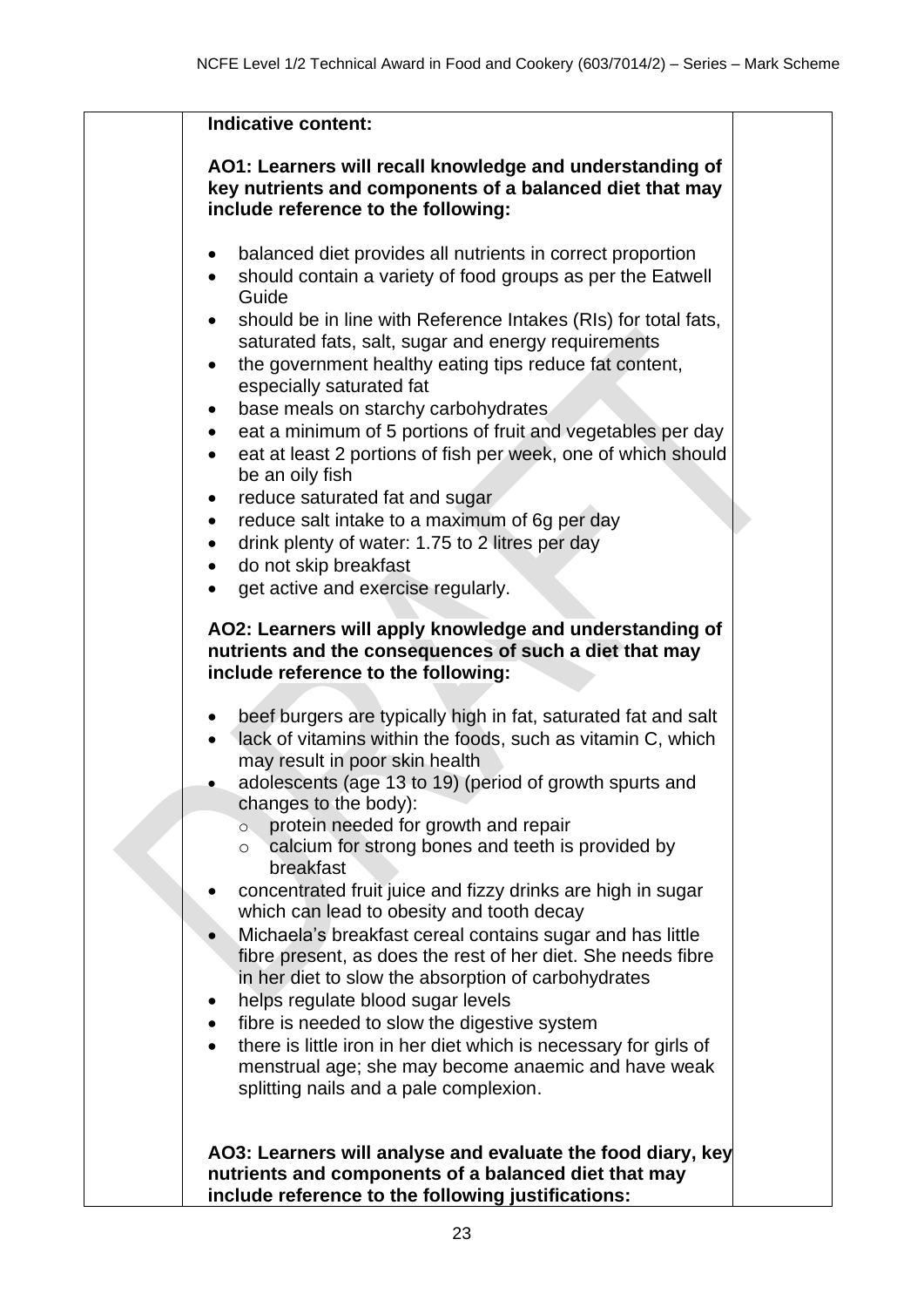| Michaela's claim is not correct as the diet is very unhealthy<br>as it contains a range of foods that are high in fat, saturated<br>fat, salt and sugar. There are not enough sources of<br>protein; as Michaela is 14 years old, it is a rapid period of<br>growth and not having enough intake of protein may<br>negatively impact her development<br>Michaela's claim is not correct as the diet is not balanced<br>and could have severe consequences, for example the risk<br>of stroke/coronary heart disease in the future because of<br>too much fat and saturated fat in the diet<br>Michaela's claim is not correct as there is risk of her<br>becoming obese because of the high fat content, suffering<br>high blood pressure because of the salt content, and tooth<br>decay because of too much sugar<br>Michaela's claim is not correct as Michaela is a 14-year-old<br>girl, she may be menstrual, and there is a risk that the diet<br>is not providing enough iron which is required for her to<br>have a balanced diet<br>Michaela's claim is partly correct as there are some<br>examples of foods which contribute to a balanced diet, such<br>as apples which are a good source of fibre vitamin<br>C/potassium<br>Michaela's claim is partly correct as she uses skimmed milk<br>which provides calcium whilst being lower in fat compared<br>to semi-skimmed/full fat milk<br>Accept other appropriate response. |
|------------------------------------------------------------------------------------------------------------------------------------------------------------------------------------------------------------------------------------------------------------------------------------------------------------------------------------------------------------------------------------------------------------------------------------------------------------------------------------------------------------------------------------------------------------------------------------------------------------------------------------------------------------------------------------------------------------------------------------------------------------------------------------------------------------------------------------------------------------------------------------------------------------------------------------------------------------------------------------------------------------------------------------------------------------------------------------------------------------------------------------------------------------------------------------------------------------------------------------------------------------------------------------------------------------------------------------------------------------------------------------------------------------------------------------------|
|                                                                                                                                                                                                                                                                                                                                                                                                                                                                                                                                                                                                                                                                                                                                                                                                                                                                                                                                                                                                                                                                                                                                                                                                                                                                                                                                                                                                                                          |

| 25 | C and iron.                                              | Vanessa has a diet that is lacking in the micronutrients vitamin                                                                                                                                                                                                                                                                                                                                       | 9         |
|----|----------------------------------------------------------|--------------------------------------------------------------------------------------------------------------------------------------------------------------------------------------------------------------------------------------------------------------------------------------------------------------------------------------------------------------------------------------------------------|-----------|
|    |                                                          |                                                                                                                                                                                                                                                                                                                                                                                                        | $AO1 = 3$ |
|    |                                                          | Evaluate the consequences of being deficient in micronutrients                                                                                                                                                                                                                                                                                                                                         |           |
|    |                                                          | and their importance for Vanessa's diet. Justify your response.                                                                                                                                                                                                                                                                                                                                        | $AO2 = 3$ |
|    | <b>Marks Description</b>                                 |                                                                                                                                                                                                                                                                                                                                                                                                        | $AO3 = 3$ |
|    | 7-9<br>and highly detailed.<br>relevant to the question. | AO3 - Excellent analysis and evaluation of<br>macronutrients and nutrient imbalances that is<br>comprehensive and highly relevant. Supported<br>with excellent justifications that are comprehensive<br>AO2 - Excellent application of knowledge and<br>understanding of the consequences of<br>macronutrients and nutrient imbalances that is that is<br>comprehensive and highly detailed and highly |           |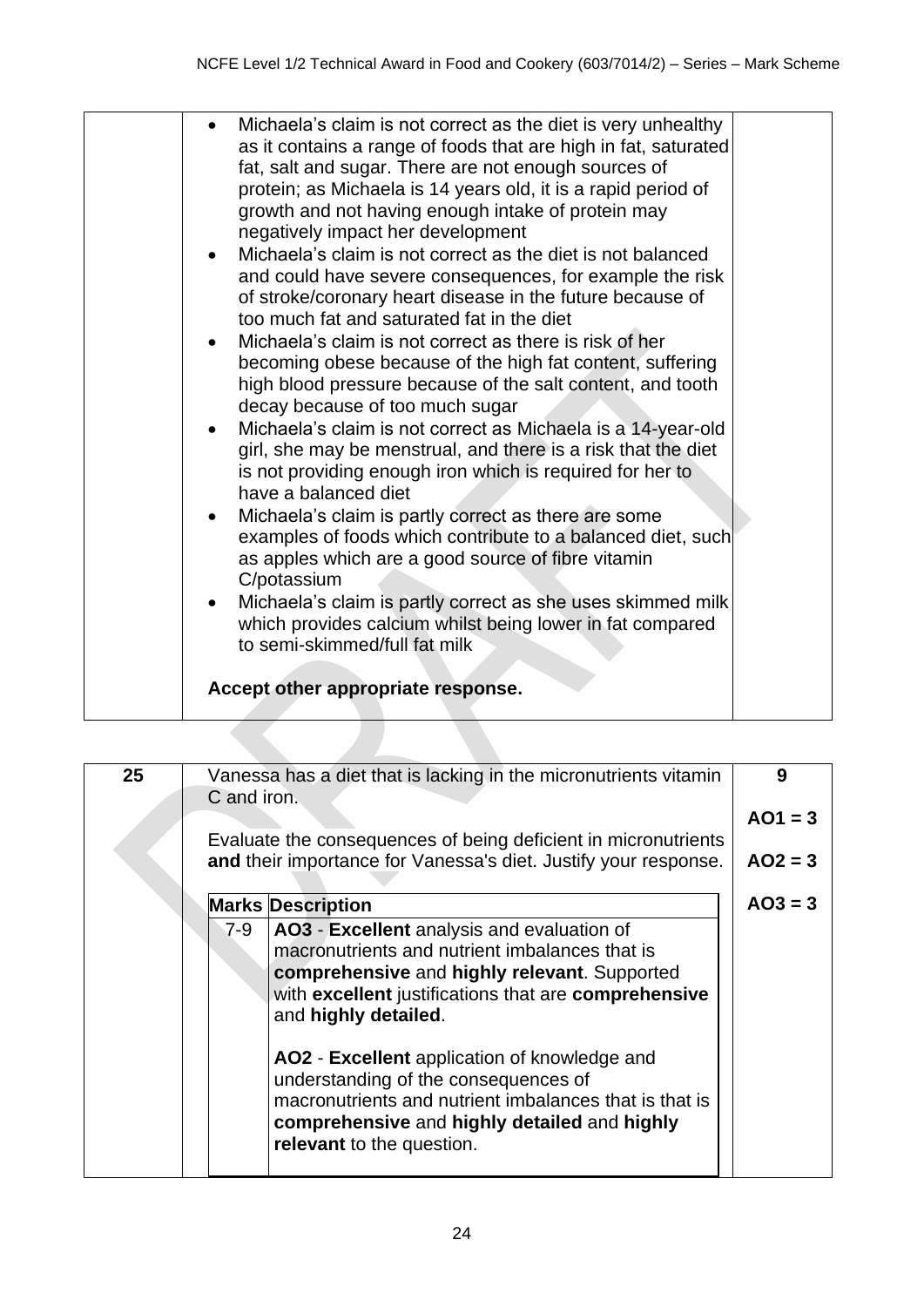|         | AO1 - Excellent recall of knowledge and                        |  |
|---------|----------------------------------------------------------------|--|
|         | understanding of the function of macronutrients and            |  |
|         | nutrient imbalances that is comprehensive. Subject             |  |
|         | specific terminology is used consistently                      |  |
|         |                                                                |  |
|         | throughout.                                                    |  |
| $4 - 6$ | AO3 - Good analysis and evaluation of the                      |  |
|         | importance of macronutrients and nutrient                      |  |
|         | imbalances that is detailed and mostly relevant.               |  |
|         | Supported with good justifications that are mostly             |  |
|         | detailed and mostly relevant.                                  |  |
|         |                                                                |  |
|         | AO2 - Good application of knowledge and                        |  |
|         | understanding of macronutrients and nutrient                   |  |
|         | imbalances that is detailed and mostly relevant to             |  |
|         |                                                                |  |
|         | the question.                                                  |  |
|         |                                                                |  |
|         | AO1 - Good recall of knowledge and understanding               |  |
|         | of the function of the consequences of macronutrients          |  |
|         | that is <b>mostly detailed</b> . Subject specific terminology  |  |
|         | is used, but not always consistently.                          |  |
| $1 - 3$ | AO3 - Limited analysis and evaluation of                       |  |
|         | macronutrients and nutrient imbalances. Supported              |  |
|         | with limited justifications that have minimal detail           |  |
|         | and are mostly superficial.                                    |  |
|         |                                                                |  |
|         | AO2 - Limited application of knowledge and                     |  |
|         | understanding of the consequences of                           |  |
|         | macronutrients and nutrient imbalances that has                |  |
|         |                                                                |  |
|         | minimal detail and are mostly superficial. With                |  |
|         | minimal relevance to the question.                             |  |
|         |                                                                |  |
|         | AO1 - Limited recall of knowledge and                          |  |
|         | understanding of the function of macronutrients that           |  |
|         | has minimal detail. Subject specific terminology is            |  |
|         | often inappropriate, and a lack of understanding is            |  |
|         | evident                                                        |  |
| 0       | No relevant material                                           |  |
|         |                                                                |  |
|         | Examiners are reminded that indicative content reflects        |  |
|         | content-related points that a learner may make but is not an   |  |
|         | exhaustive list, nor is it a model answer. Learners may make   |  |
|         | all, some, or none of the points included in the indicative    |  |
|         | content. Learners must be credited for any other appropriate   |  |
|         | response. The question requires learners to address both       |  |
|         | vitamin C and iron.                                            |  |
|         |                                                                |  |
|         |                                                                |  |
|         | If the response is imbalanced, then a best-fit approach should |  |
|         | be applied; however, it is unlikely that placement within the  |  |
|         | highest band will be achievable as the full demands of the     |  |

question will not have been met.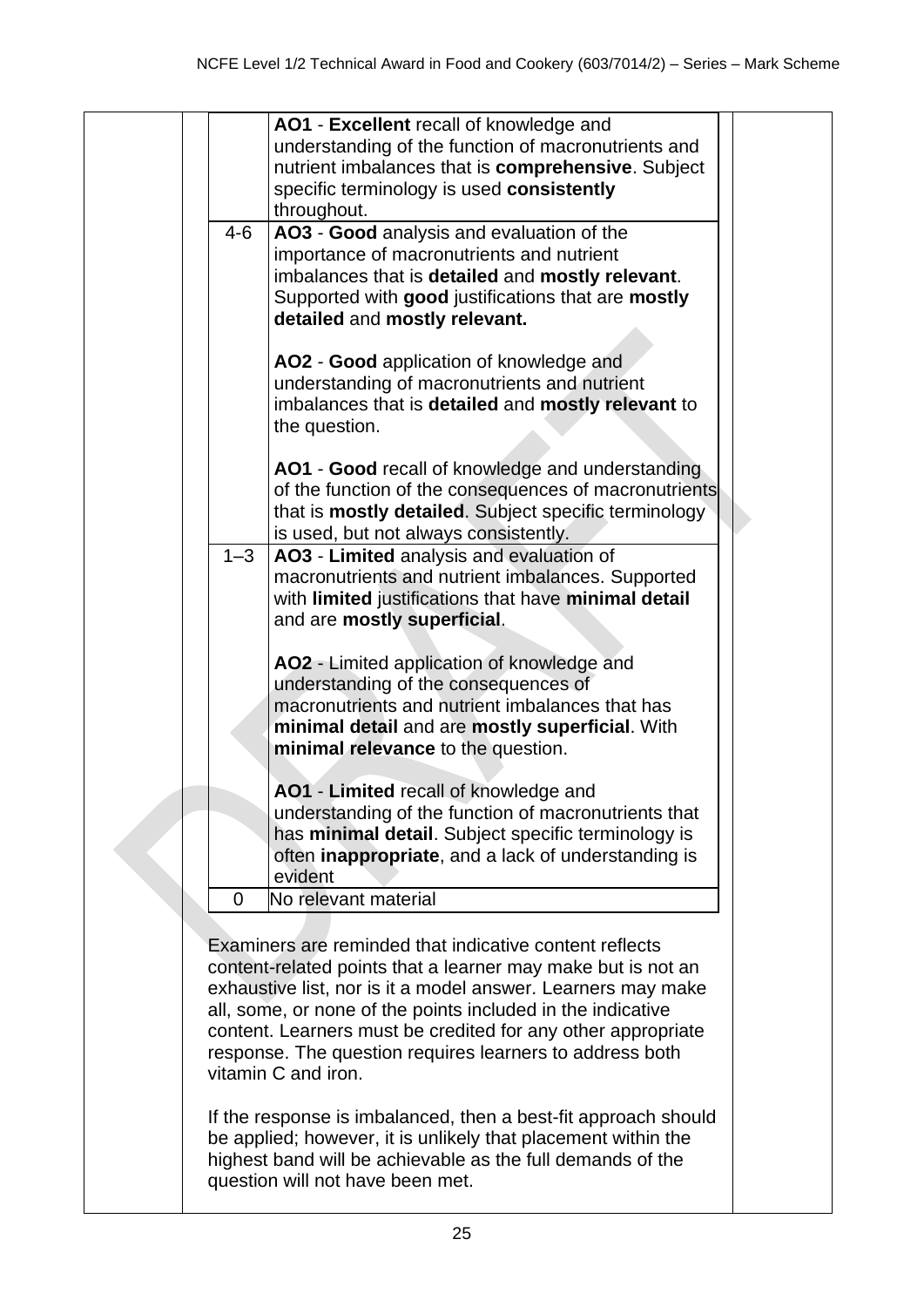| <b>Indicative content:</b>                                                                                                                                                                                                                                                                                                                                                                                                                                                                                                                                                                                                       |
|----------------------------------------------------------------------------------------------------------------------------------------------------------------------------------------------------------------------------------------------------------------------------------------------------------------------------------------------------------------------------------------------------------------------------------------------------------------------------------------------------------------------------------------------------------------------------------------------------------------------------------|
| AO1: Learners will recall knowledge and understanding of<br>macronutrients and nutrient imbalances that may include<br>reference to the following:                                                                                                                                                                                                                                                                                                                                                                                                                                                                               |
| functions of vitamin C:<br>needed in Vanessa's diet as an antioxidant, important<br>$\circ$<br>for the normal structure and functioning of body tissue<br>helps the body to absorb iron from non-meat sources,<br>$\circ$<br>such as vegetables<br>helps wounds/cuts/abrasions to heal<br>$\circ$<br>functions of iron:<br>carries oxygen around the body<br>$\circ$<br>needed for healthy red blood cells<br>$\circ$<br>helps energy metabolism<br>$\circ$<br>helps maintain a healthy immune system.<br>$\circ$                                                                                                                |
| AO2: Learners will apply knowledge and understanding of<br>macronutrients and nutrient imbalances that may include<br>reference to the following:                                                                                                                                                                                                                                                                                                                                                                                                                                                                                |
| consequence of a lack of vitamin C:<br>poor skin health<br>O<br>bleeding gums<br>$\circ$<br>anaemia<br>$\circ$<br>scurvy<br>$\circ$<br>lack of iron:<br>anaemia<br>O<br>pale complexion<br>$\circ$<br>weak and splitting nails.<br>$\circ$<br>AO3: Learners will analyse and evaluate macronutrients<br>and nutrient imbalances that may include reference to the<br>following justifications:                                                                                                                                                                                                                                   |
| lacking vitamin C could have negative consequences:<br>poor skin health: this may affect her confidence<br>$\circ$<br>$\circ$ bleeding gums: this may result in further dental<br>issues/lack of confidence/ inability to eat certain foods<br>anaemia: if her diet is not changed long-term, then there<br>$\circ$<br>is an increased risk. This could be really serious as the<br>heart has to work harder to make up for the lack of red<br>blood cells<br>lack of iron could have negative consequences:<br>pale complexion: this symptom is not as severe as some<br>$\circ$<br>of the other impacts of nutrient imbalances |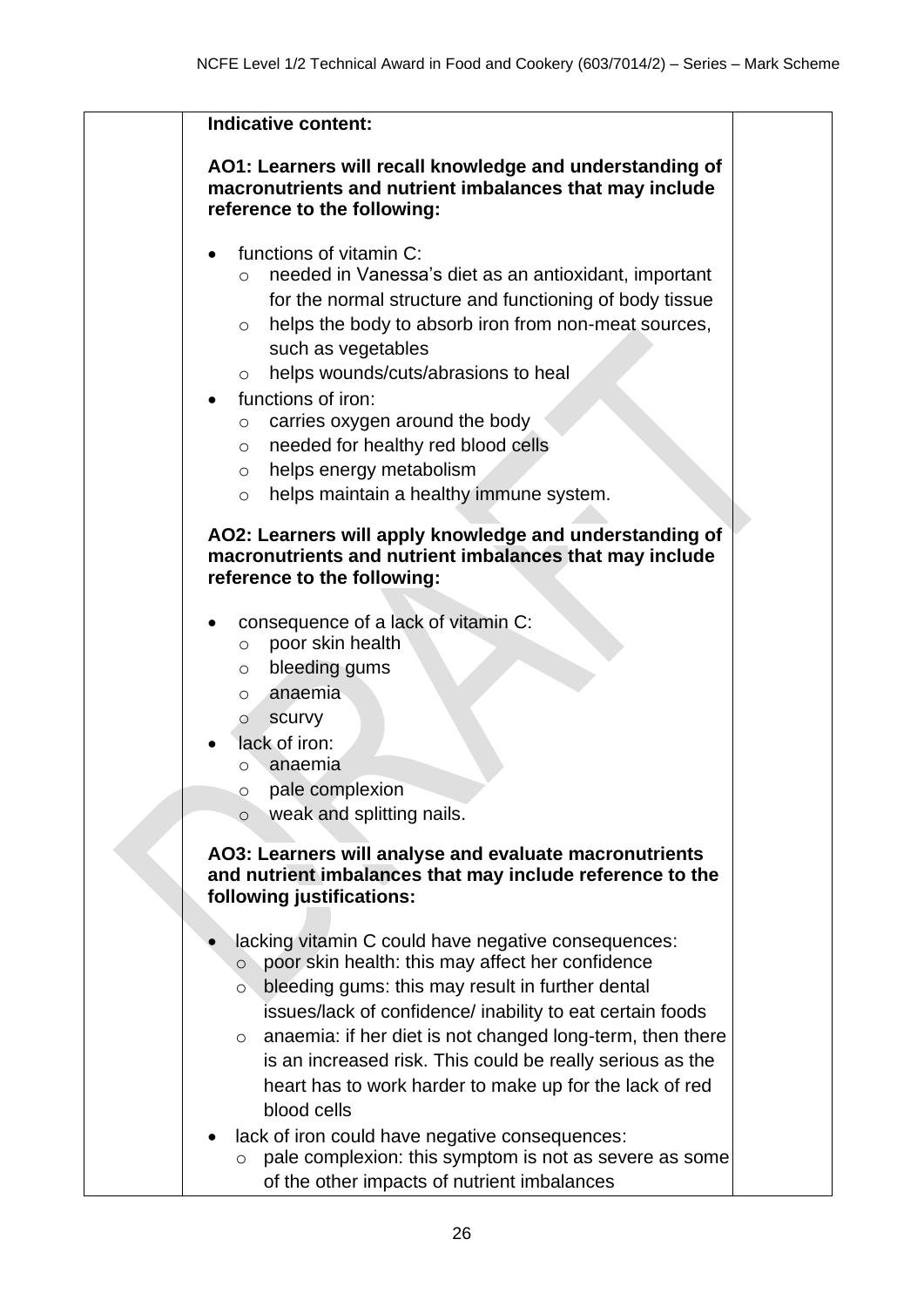o she may have to alter her diet if the symptoms become severe. **Accept other appropriate response.**